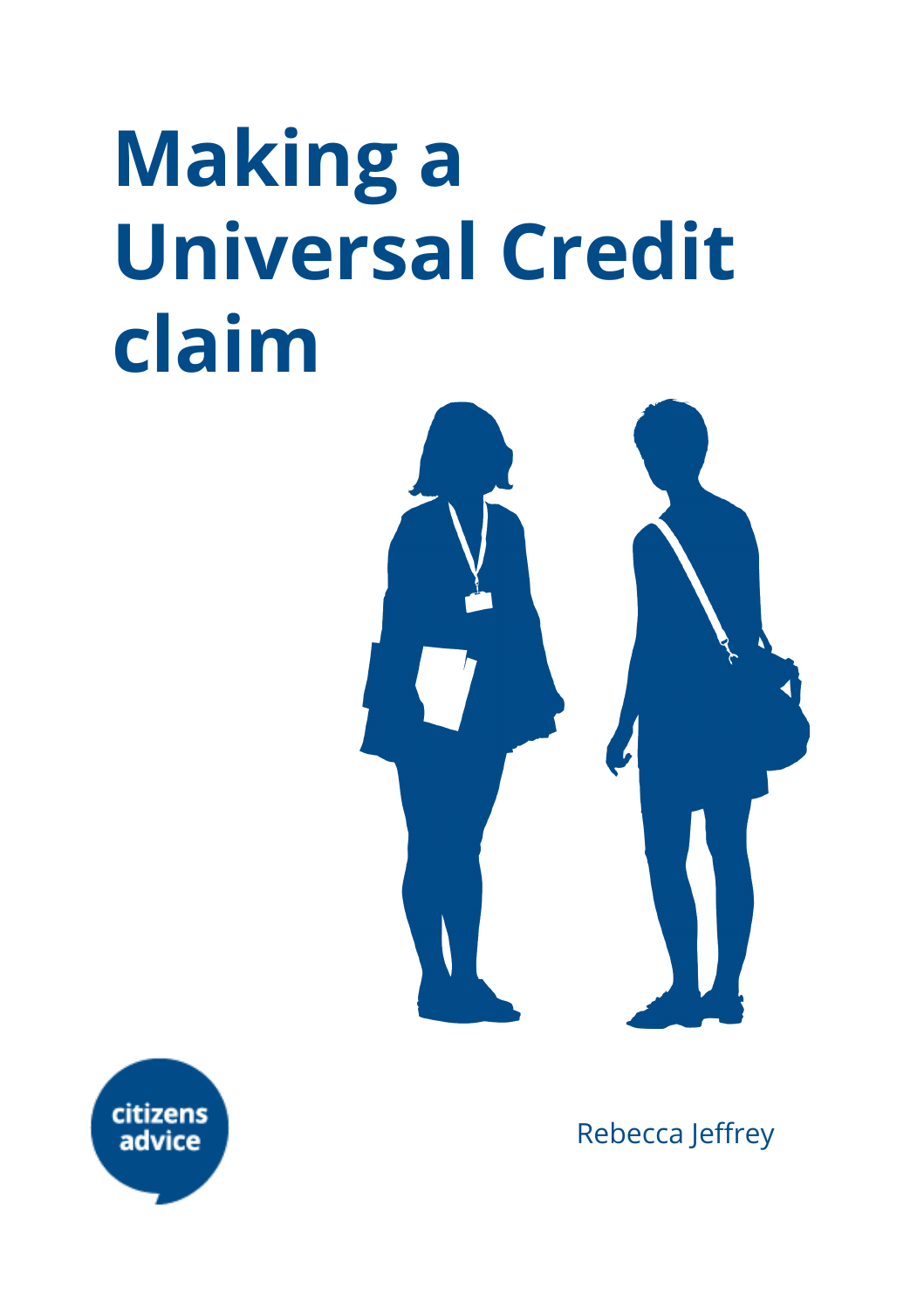## **Contents**

| <b>Summary</b>                                    | $\overline{2}$ |
|---------------------------------------------------|----------------|
| <b>Background</b>                                 | 5              |
| <b>Research method</b>                            | 8              |
| 1. Receiving a first Universal Credit payment     | 9              |
| The impact of delays                              | 9              |
| Financial support when waiting for payment        | 11             |
| Evidence issues                                   | 12             |
| Identity                                          | 12             |
| <b>Health conditions</b>                          | 13             |
| <b>Housing Costs</b>                              | 14             |
| Recommendations                                   | 16             |
| 2. Applying for Universal Credit                  | 18             |
| Starting a claim                                  | 18             |
| Completing a claim                                | 22             |
| Recommendations                                   | 25             |
| 3. Understanding and adapting to Universal Credit | 27             |
| <b>Financial Stability</b>                        | 27             |
| Work requirements and conditionality              | 30             |
| Support                                           | 30             |
| Recommendations                                   | 32             |
| <b>Conclusion</b>                                 | 33             |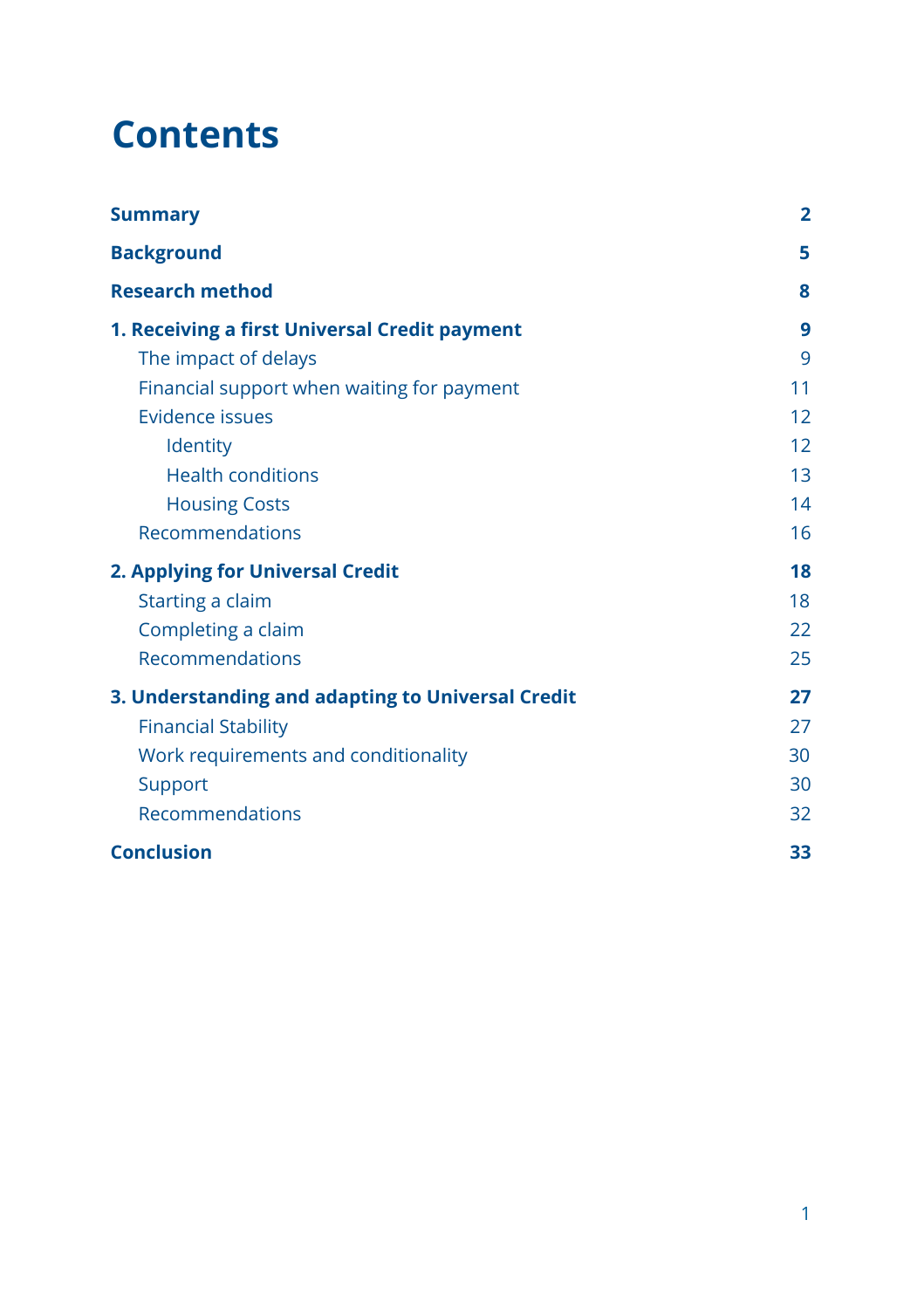## <span id="page-2-0"></span>**Summary**

Universal Credit is one of the biggest changes to the welfare system since its inception. Bringing together six existing benefits, by the time it has rolled out around 7 million families will be receiving the new benefit - more than half of which are working families. This is a hugely ambitious programme, seeking to simplify the existing complicated benefit system and incentivise more people to start and progress in work.

While Universal Credit is working for the majority, there are a significant minority of people who are having problems - many of whom are in vulnerable situations and most in need of support. Citizens Advice helps many of these people and therefore understands where reforms are needed.

We support Universal Credit's aims and principles. The reform is an opportunity to improve on the previous benefits system, which presented significant challenges to many people. However, this opportunity is being undermined by delivery challenges and limited support which is negatively impacting on some claimants. As it currently stands, too many people are struggling to make a claim for the new benefit, resulting in long waits for a first payment.

Over the last year there have been a number of welcome changes to the design of Universal Credit's wait for first payment. However, our evidence from the people who are struggling with the system shows that delivery problems are continuing.

The Government have taken a test and learn approach to the rollout of Universal Credit, with a commitment to make improvements as issues present. A number of solutions to these delivery challenges are already in development, but are not yet in place. Without these solutions and adequate support, people risk having a bad start to Universal Credit and their finances being put at risk.

In this report, we use our evidence and insight from helping tens of thousands of clients with Universal Credit to set out some of the problems that have become apparent at this stage of rollout, and suggest how they could be addressed. We have found:

**A significant number of people are not receiving their full payment on time as they struggle to provide evidence as part of their claim.** DWP data shows that currently 17% of Universal Credit claimants are still waiting longer than 5 weeks to receive their full payment. DWP have recognised many of these delays are due to challenges with outstanding evidence. However, our research shows people are struggling with this - including 40% of those we help who found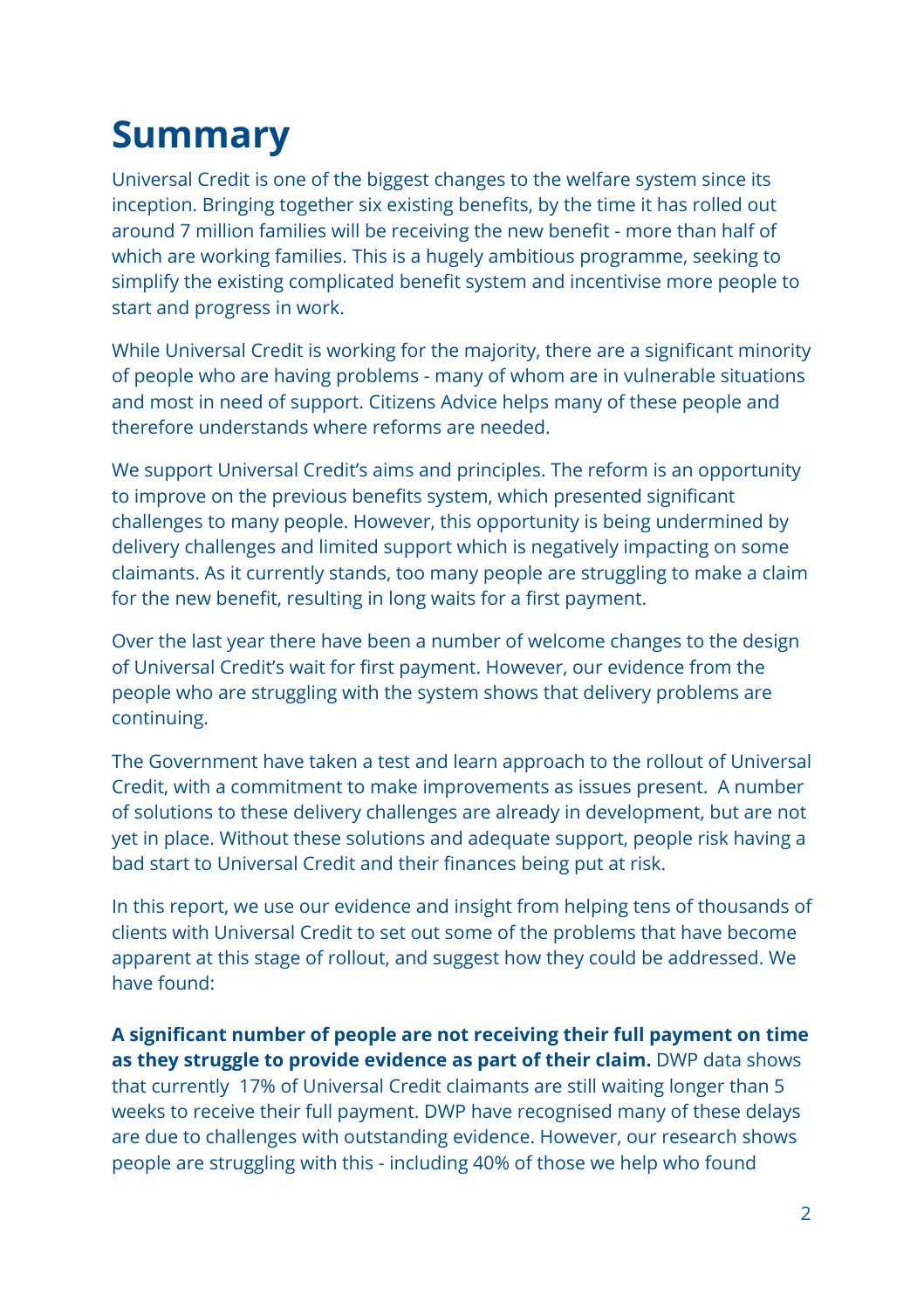evidencing housing costs difficult. Advance Payments can provide necessary support to people whilst they wait for their first payment. But, it is unclear what additional support is available for people if their full payment is delayed.

**Additional delays to people's income put them at higher risk of getting into debt.** Our evidence shows that the people we help who are not paid on time are 23% more likely than those paid on time to get into debt, putting their finances at risk. Problem debt can have wide-ranging impact on people's lives, and the knock-on effects could risk undermining the aim of Universal Credit to support people into and through work.

**Many people are struggling to make their claim. This adds delays to the process, and can reduce the amount of Universal Credit people receive.** For some it may result in them dropping out of their claim altogether. DWP evidence shows 44% of those who made their claim online make multiple attempts to complete their application. For those struggling most, this can lead to long delays in claims, with 1 in 4 of the people we help taking more than a week to finish their claim - reducing their entitlement and delaying income.

**People need more support at the beginning of their claim.** For the people we help, awareness of the adaptations or current support available is low, and existing support is often insufficient to help people manage this new system. This puts additional pressure on DWP staff, and can set up additional challenges for people further down the line.

Nearly one million people are now on Universal Credit and the new benefit is available in half of Jobcentres. Rollout has rapidly increased, with the benefit due to be in all Jobcentres by the end of the year, and those claiming existing benefits set to move over from next year. While the system is working for many making new claims, there remain significant groups who are struggling and need more support.

**The government needs to urgently add further features to the system and ensure adequate support is in place** so that people are paid on time and their finances are not put at risk. It is vital this happens before steps are taken to migrate existing benefit claimants and ahead of further roll out, when hundreds of thousands more people will be affected. Specifically, the government should use the break in rollout during August to:

- **1. Ensure adequate support is available to everyone who needs it by:**
	- publishing a minimum standard of Universal Support with sufficient availability and coverage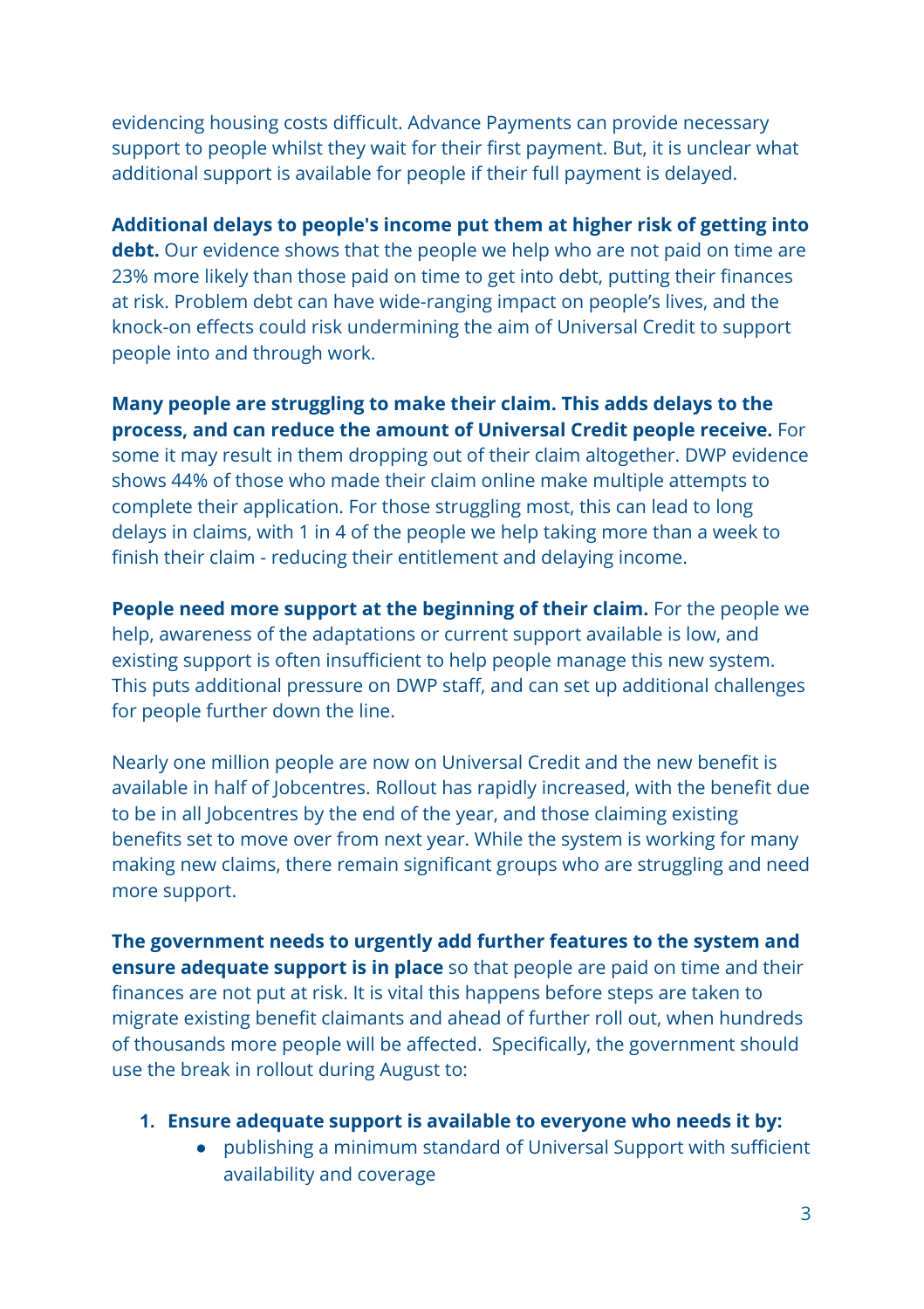- having clear and distinct offers to help people make a claim and to empower people with the skills they need to manage Universal Credit
- extending the scope of Universal Support to include help to make a claim beyond the digital claim, an evidence check service, and funding for free impartial debt advice
- strengthening referral routes by introducing a no wrong door policy
- proactively telling all Universal Credit claimants about Alternative Payment Arrangements and support available.

#### **2. Speed up and complete features which make it easier to provide evidence as part of a claim, including:**

- completing development of and fully rolling out the Landlord Portal
- extending the concept of the landlord portal by introducing a centralised system to help claimants evidence their costs, including for childcare and housing costs in the Private Rented Sector
- ensuring it is possible for people to easily provide evidence online at the beginning of their claim, including the extension of 'digital fit notes' to Universal Credit
- publishing an evaluation of 'prove your identity' and, if the evidence suggests it is successful, making sure this is new feature is available

#### **3. Make claiming Universal Credit less complicated by:**

- introducing an automatic interim payment for those who are not paid on time
- reviewing what actions are required to get a first Universal Credit payment
- starting the Universal Credit wait for first payment at the point someone begins the claim process
- reviewing the timescales for closing claims and communicate this clearly with claimants by introducing further reminders, across channels, to let people know when they have not completed a requirement of their claim.
- completing development and implementation of announced fixes, such as the online system to book Jobcentre appointments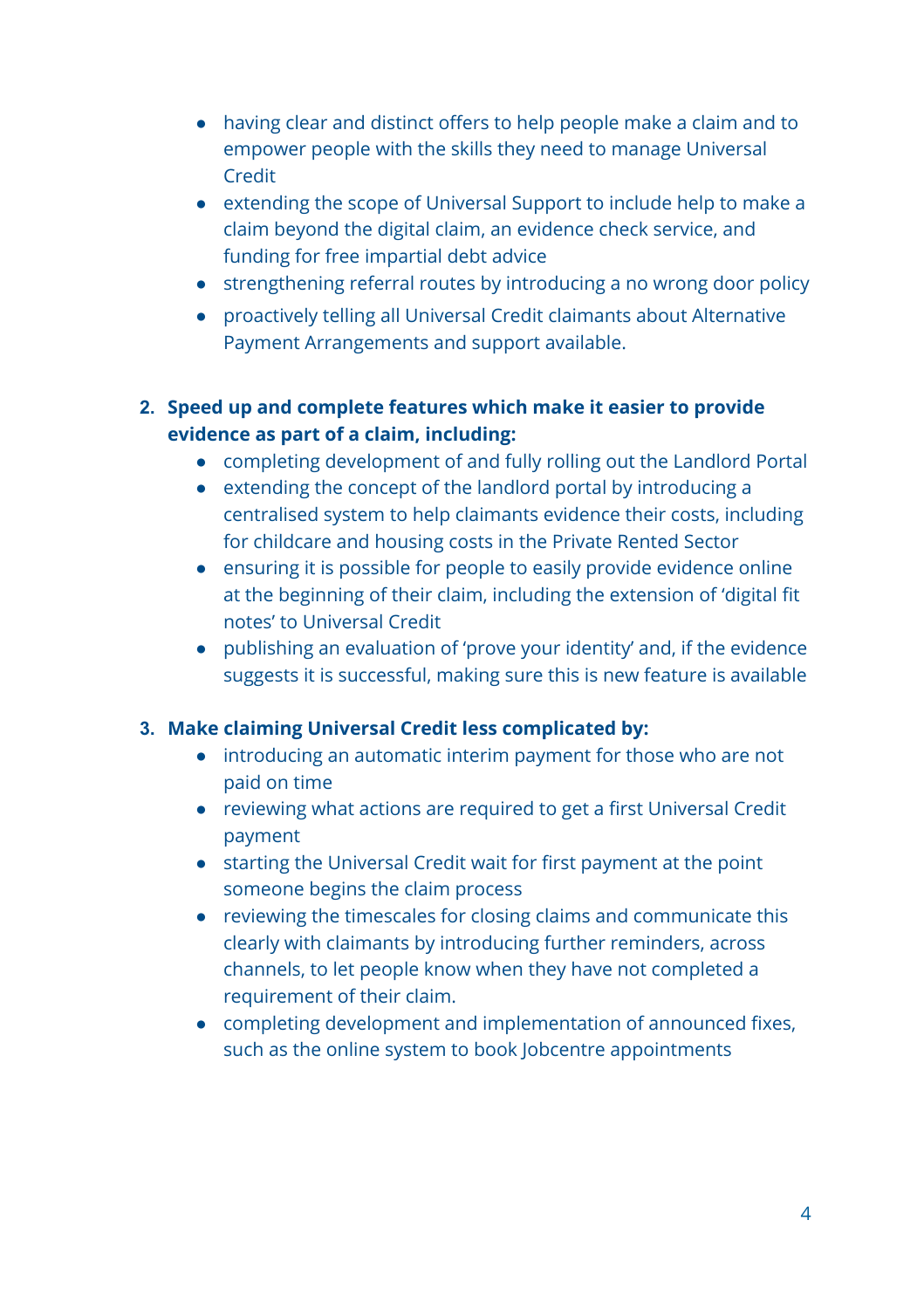## <span id="page-5-0"></span>**Background**

Universal Credit was introduced in 2013 to simplify the benefits system, and to better support and encourage work. It is available for both those out of work and those who are in low paid work, to support their living costs. By the time Universal Credit is fully rolled out around 7 million families will be receiving the benefit<sup>1</sup> - including more than half who will be working families.<sup>2</sup>.

It brings together and replaces six existing benefits - often known as legacy benefits. Universal Credit is designed to be a single household payment, which includes housing costs and is paid monthly. It uses HMRC real time information to respond to changes in income, reducing the Universal Credit payment gradually as earnings increase. The benefits it replaces are:

- Income Based Jobseeker's Allowance
- Income Based Employment Support Allowance
- Income Support
- Working Tax Credit
- Child Tax Credit
- Housing Benefit

The new benefit is being built and rolled out using a test and learn approach. It is now available in half of Jobcentres, with rollout set to have complete national coverage by the end of this year. In July 2019, the process of people being moved from legacy benefits to Universal Credit - known as managed migration - will begin. The current plan for moving this group requires them to make a full Universal Credit claim, or their benefits will stop.

#### **Table 1: Some of the recent changes to Universal Credit**

| Change made                                                                                                                                                    | When they come<br>into effect |
|----------------------------------------------------------------------------------------------------------------------------------------------------------------|-------------------------------|
| Made the UC helpline free of charge                                                                                                                            | <b>Nov 2017</b>               |
| Improvements to Advance payments including increasing<br>the availability and level of payment                                                                 | Jan 2018                      |
| Removed 7 waiting days                                                                                                                                         | Feb 2018                      |
| Introduced a housing benefit roll-on which gives those<br>moving from legacy benefits to UC an additional 2 weeks of<br>housing benefit which is non-repayable | April 2018                    |

<sup>1</sup> OBR, [Welfare](http://obr.uk/docs/dlm_uploads/WelfareTrends2018cm9562.pdf) Trends, January 2018

<sup>2</sup> Citizens Advice, [Delivering](https://www.citizensadvice.org.uk/Global/CitizensAdvice/welfare%20publications/Delivering%20on%20Universal%20Credit%20-%20report.pdf) on Universal Credit, July 2017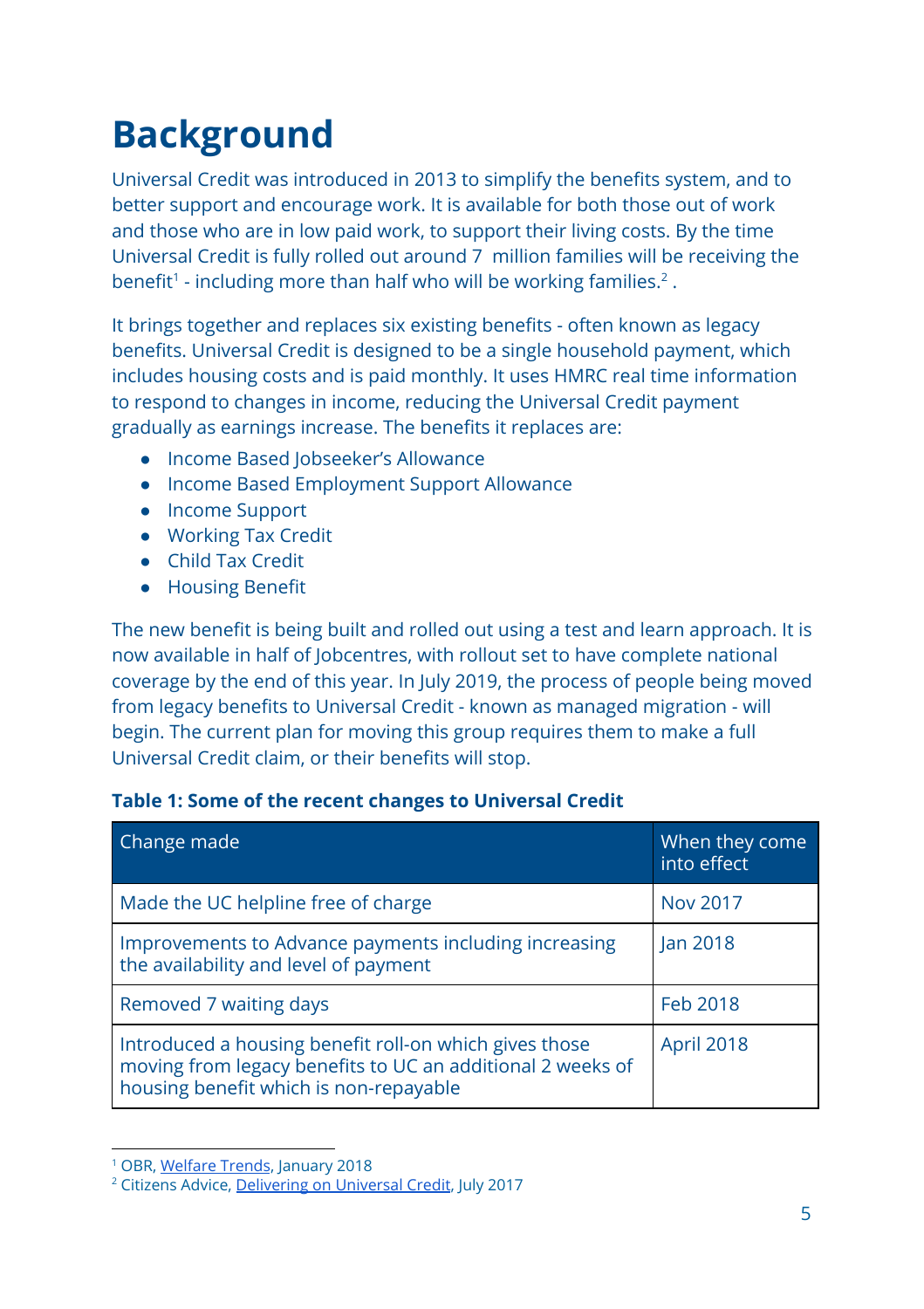Extended transitional protection rules so increased numbers of those moving from legacy benefits will have their income protected July 2019

The rollout approach and test and learn development has meant that the Government can act when they have see issues with the policy, design or delivery of the benefit. This has led to a number of welcome changes being made in the last year (shown in Table 1). Over the last 6 months, this means resources within the Universal Credit build have been focused on developing these changes so that they could be delivered quickly. These alterations focus on policy and design changes to Universal Credit and will support people as they move onto Universal Credit. Additional features are currently being designed and implemented. However, without these fully in place, and without adequate support, many of the delivery problems which remain will not be addressed for the tens of thousands of claimants moving on to Universal Credit in this phase of rollout.



**Figure 1: Citizens Advice clients helped with Universal Credit and starts to Universal Credit<sup>3</sup>**

<sup>&</sup>lt;sup>3</sup> Whilst some people will come to us for help with Universal Credit later in the claim, the majority of people we are currently supporting need help with their initial claim and therefore we have compared our client numbers to starts to Universal Credit.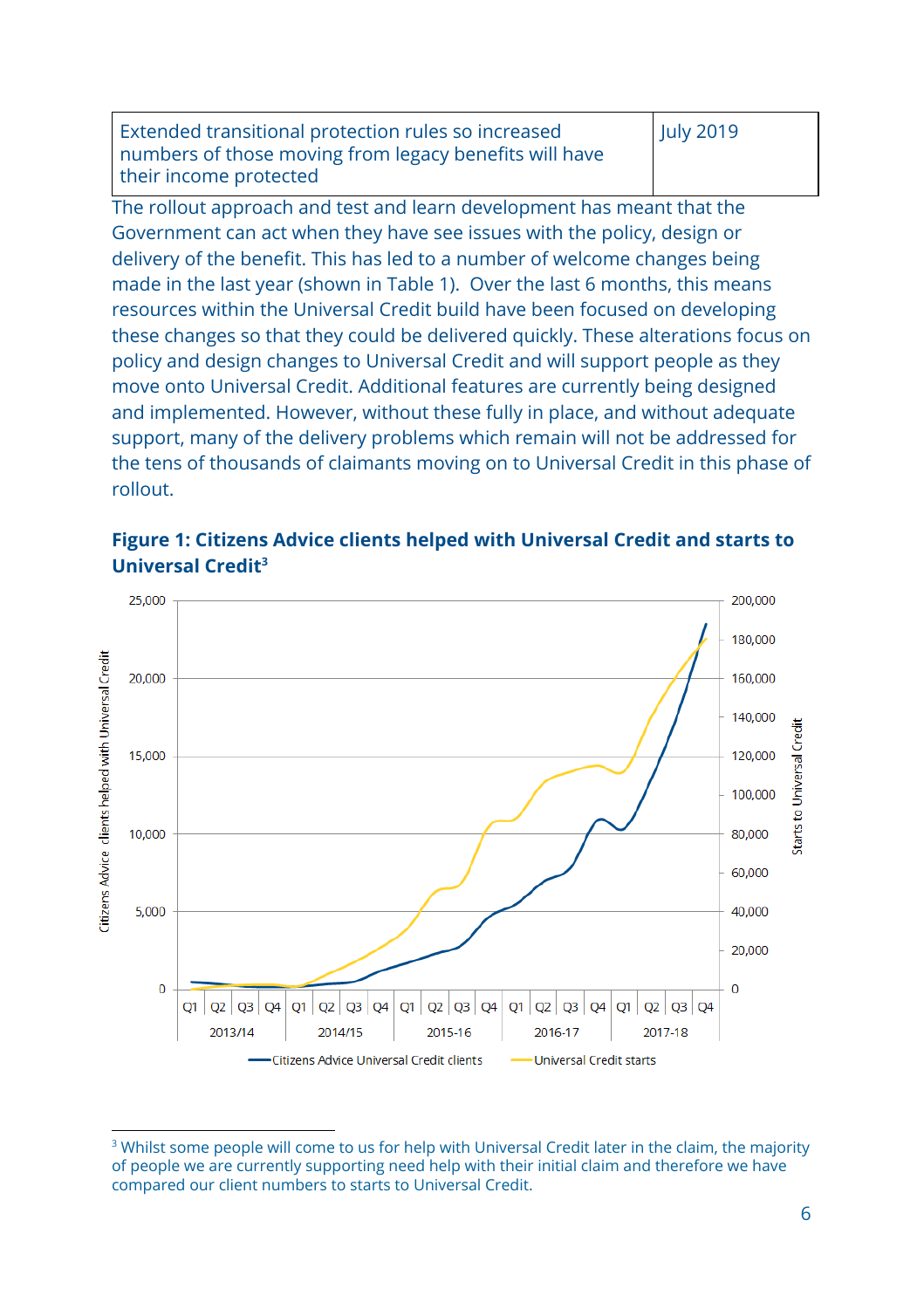There are now 980,000 people on Universal Credit, with 80,000 people starting on the benefit each month.<sup>4</sup> Citizens Advice helps the equivalent of 12% of new starts each month. Since rollout began, we have helped 120,000 people with Universal Credit issues. As rollout continues, the number of people we help with Universal Credit problems has increased - both in numbers and as a proportion of clients helped with welfare issues, now accounting for 1 in 7 of our benefit clients.

In 2017/18, people we helped with Universal Credit had on average 2.1 Universal Credit issues and were more likely to need help with another non-Universal Credit issue. 79% of clients we helped with Universal Credit have another issue, compared with 65% of clients helped with legacy benefits. This includes issues such as debt (26%) and housing (15%).

The consequences of these problems can be large - both for the individual and government. Those claiming benefits being replaced by Universal Credit are less likely to be able to plan for their futures and manage large changes in income or spending, and are more likely to have debts or arrears, which make it harder to deal with financial difficulties.<sup>5</sup> Many of the people we help are just about keeping their head above water and delays or shocks to income can tip them off balance.

The most serious implications can include homelessness, relationship breakdown, poor mental health and financial exclusion. In particular, problem debt can have an impact on people's behaviours and ability to make life decisions<sup>6</sup> and could therefore risk Universal Credit's aim to support people into and through work.

Last year, the government made a number of positive changes to the design of Universal Credit, with the aim of helping people with their start to the benefit. It is still too early to fully evaluate the impact of these changes. However, beyond these changes there still remain a number of delivery problems and challenges to existing support. If fixed, it would tackle some of the issues people are facing in their start to Universal Credit and help it to achieve its aims. In this report, we highlight and evidence some of these ongoing Universal Credit delivery problems and suggest recommendations to fix them. In August there is a break in Universal Credit rollout, which should be used to make these fixes.

<sup>4</sup> DWP, [Universal](https://www.gov.uk/government/collections/universal-credit-statistics) Credit official statistics, June and July 2018

<sup>5</sup> Money Advice Service, Financial capability in the UK, 2015

<sup>6</sup> Citizens Advice, The Debt Effect?, 2016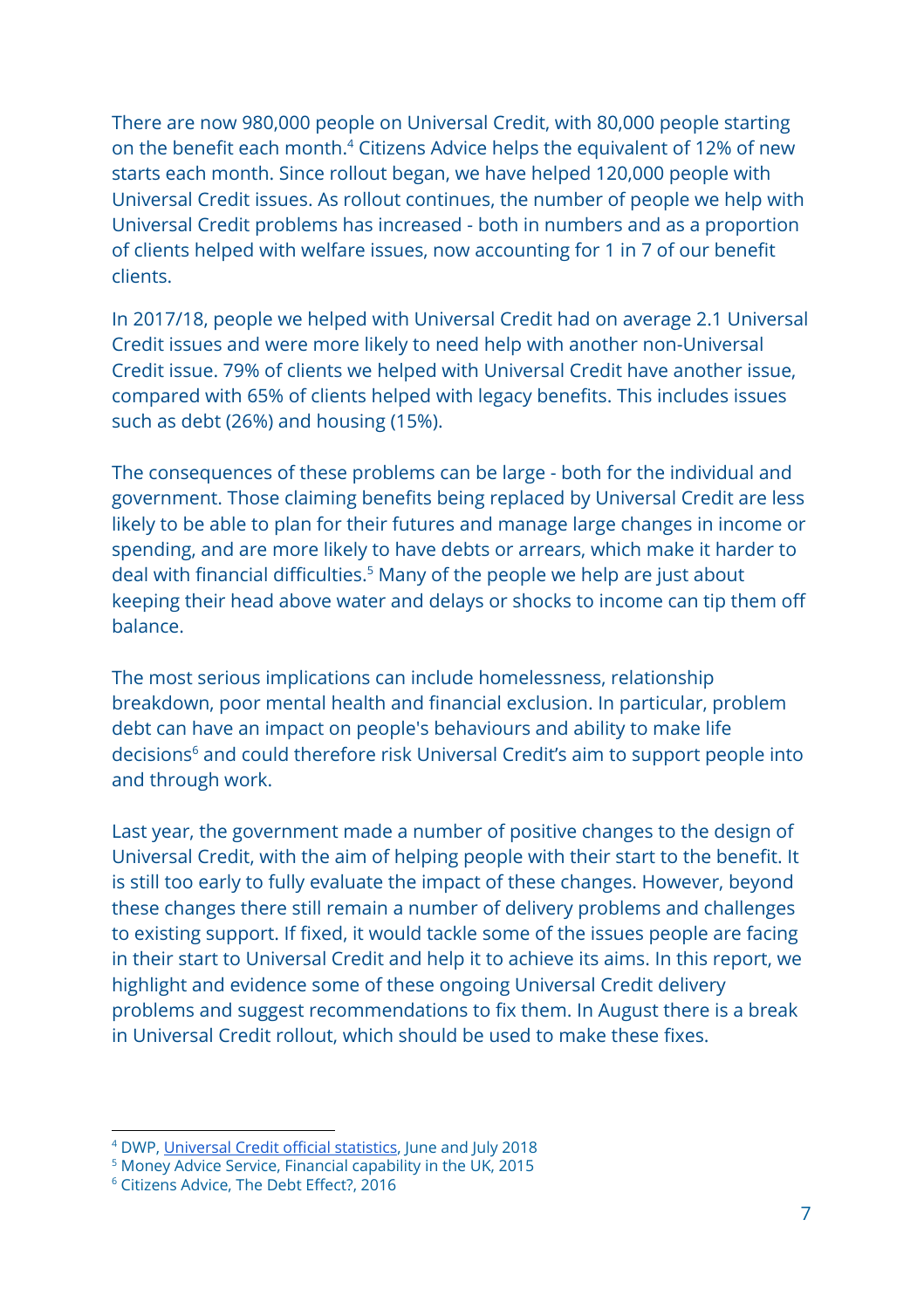## <span id="page-8-0"></span>**Research method**

We have drawn on a number of different methods to understand the delivery problems that the people we help are experiencing with Universal Credit. Much of this evidence, from both our ongoing client caseload and client monitoring survey, have been gathered during the period where the most recent changes to Universal Credit have been implemented (Table 1).

Our evidence uses data we gather from advising 120,000 people about Universal Credit in local Citizens Advice across England and Wales. It also draws insight from qualitative case studies gathered alongside this advice, provided by our expert advisers who support clients with Universal Credit.

In addition to this we have been closely monitoring clients' experiences of Universal Credit. Since August 2016, we have been carrying out a survey of clients in 31 full service Universal Credit areas. This research uses evidence from this survey gathered between November 2017 and June 2018 with a sample of 678 responses. Additional responses are used from June 2017 - October 2017 when looking at the impact of payment delays.<sup>7</sup> Payment timeliness remained relatively stable over this period. We tested the differences in payment timeliness and indicate where these are statistically significant.

We also surveyed local Citizens Advice Chief Officers about their experience of support services for Universal Credit claimants in their area. This took place between November 2017 and January 2018, and has a sample of 206 local Citizens Advice - equivalent to 70% of our network.

#### **Acknowledgements:**

Thank you to colleagues at Citizens Advice who contributed to this report, especially Kayley Hignell, Gwennan Hardy, Lindsey Kearton, Emily Spoor and Rachel Remedios.

Thanks also go to staff and volunteers across our network of local Citizens Advice who contributed much of the evidence, particularly: Allerdale; Bath and North East Somerset; Bedworth, Rugby and Nuneaton; Brighton and Hove; Calderdale; Craven and Harrogate Districts; Cheshire East; Cheshire West; Copeland; County Durham; Dudley; Eastbourne; Halton; Hambleton and RIchmondshire; Hammersmith and Fulham; Leicestershire; North East Doncaster; North Lancashire; Oxford; Oxfordshire South and Vale; Pennine West; Plymouth; Shropshire; South Lincs; Southampton; Southend; Sutton; Swale; Tameside District; Wiltshire; and Wrexham.

 $7$  This question excludes those who didn't answer both questions required for analysis. N= 646.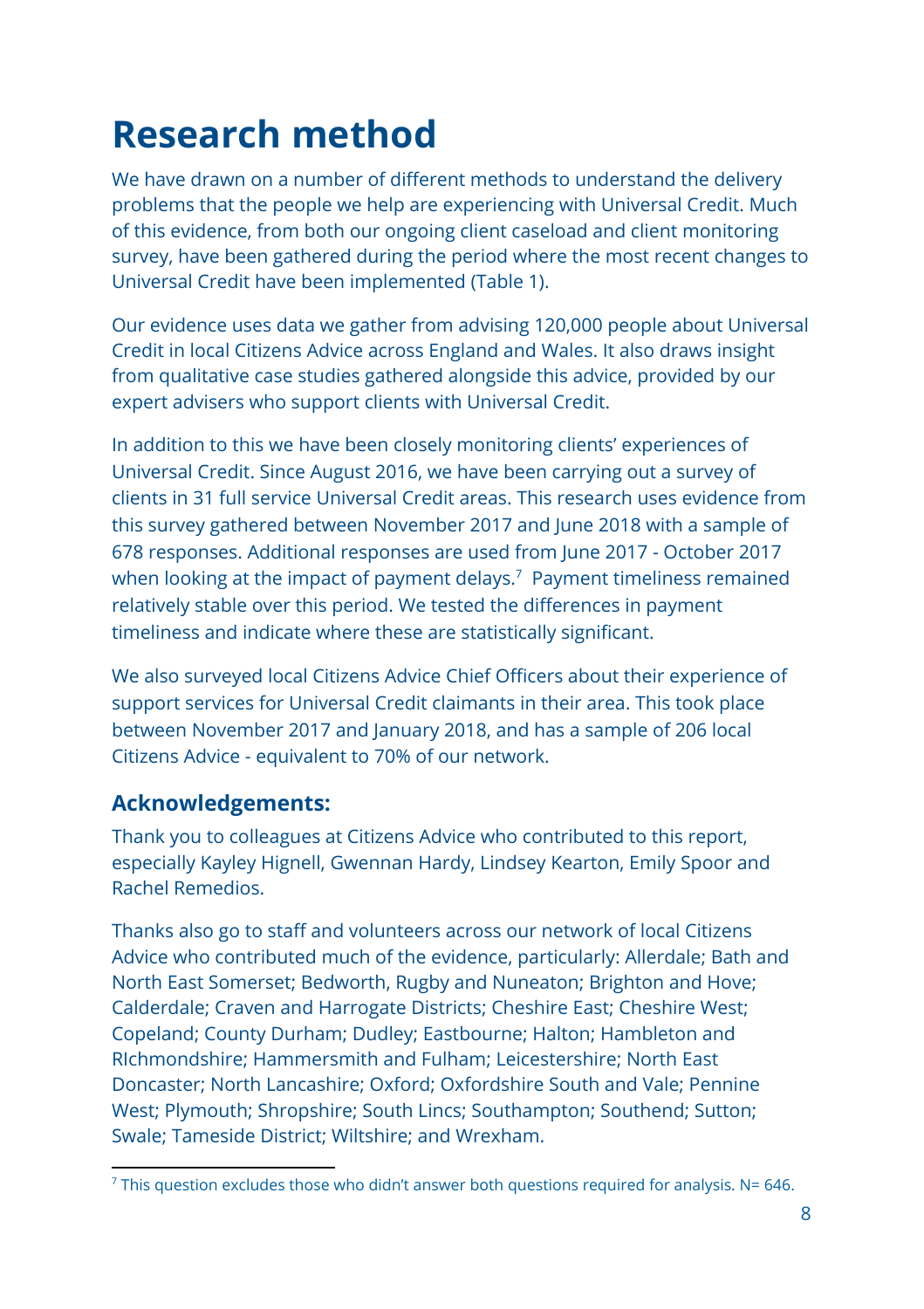## <span id="page-9-0"></span>**1. Receiving a first Universal Credit payment**

Universal Credit is designed to be paid monthly and in arrears - this means that your first payment is intended to be received after approximately 5 weeks.<sup>8</sup> This payment structure has been introduced to be more responsive to people's circumstances, tackle problems like large overpayments in the legacy system, and is intended to mirror payments in work.

Challenges with delivery and implementation can mean these payments are delayed. While Universal Credit is working well for some, DWP data shows that 1 in 6 claimants are currently not receiving their full payment on time and so are waiting longer than 5 weeks for their first full payment and the income they need.<sup>9</sup> This can put people at risk of falling behind on bills and getting into debt. Advance Payments offer some support for people during their initial wait, however it is unclear what support is available for people who have long delays in receiving their full payment.

## <span id="page-9-1"></span>**The impact of delays**

In the recent National Audit Office review of Universal Credit, the Department for Work and Pensions (DWP) acknowledged that they didn't expect payment timeliness to improve significantly in 2018.<sup>10</sup> The latest published DWP data shows the average delay to first full payment is 3 weeks.<sup>11</sup> This means many are going around 8 weeks without the whole income deemed necessary for them to live on.

"I had to wait 7 weeks for my first payment and had to borrow, so on receipt of first payment had to pay all back on debts." *Wes, Citizens Advice survey respondent*

"I only received £99 when I was supposed to receive £270 so I couldn't pay my rent, or other payments and costs like food. It has had an impact on my health." *Josh, Citizens Advice survey respondent*

<sup>8</sup> One month plus 7 processing days

<sup>&</sup>lt;sup>9</sup> DWP, Length of payment delays for new claims to [Universal](https://www.nao.org.uk/wp-content/uploads/2018/06/Rolling-out-Universal-Credit.pdf) Credit, July 2018

<sup>10</sup> National Audit Office, Rolling out [Universal](https://www.nao.org.uk/report/rolling-out-universal-credit/) Credit, June 2018

<sup>&</sup>lt;sup>11</sup> DWP, Length of payment delays for new claims to [Universal](https://www.nao.org.uk/wp-content/uploads/2018/06/Rolling-out-Universal-Credit.pdf) Credit, July 2018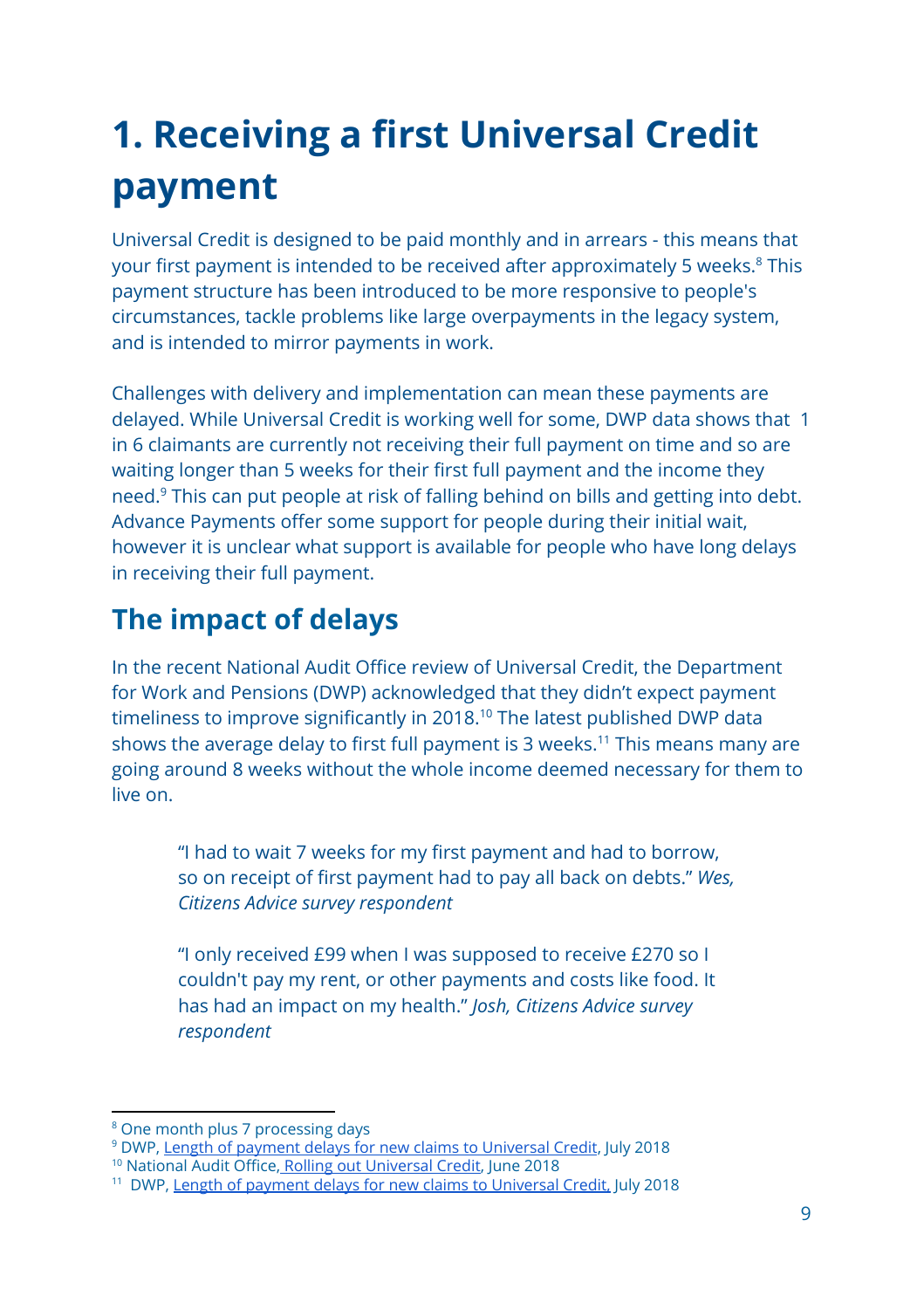When we surveyed our clients claiming Universal Credit about how they had coped during their waiting period, those who had experienced delays in their payment beyond the initial wait were more likely to get into financial difficulty, and were 23% more likely to get into debt.<sup>\*12</sup> Those who had not been paid on time were 60% more likely to borrow money from a lender, and 32% more likely to get behind on rent than those who received their payment on time (Figure  $2)$ .  $*13$ 



#### **Figure 2: Comparison of how people cope during the wait for first payment**

Source: Citizens Advice, Universal Credit full service monitoring survey, June 2017 - May 2018, N=646. \*indicates a statistically significant difference

Those not paid on time were also more likely to fall behind on multiple bills or need credit - with 28% using 3 or more sources of borrowing to cope with their initial wait for payment, compared to 19% of those who were paid on time.\*<sup>14</sup> The consequences of these debts can be large and long lasting - both for the individual and the government.<sup>15</sup> This can include homelessness, relationship breakdown, poor mental health and financial exclusion. Many people on a low income already face a balancing act with their finances - with 7 in 10 of working claimants of Universal Credit and tax credits we surveyed reporting they would

<sup>&</sup>lt;sup>12</sup> Citizens Advice, Universal Credit full service monitoring survey, June 2017 - May 2018, N=646, \* indicates a statistically significant difference.

<sup>&</sup>lt;sup>13</sup> Citizens Advice, Universal Credit full service monitoring survey, June 2017 - May 2018, N=646

<sup>&</sup>lt;sup>14</sup> Citizens Advice, Universal Credit full service monitoring survey, June 2017 - May 2018, N=646,

<sup>&</sup>lt;sup>15</sup> Citizens Advice, Stuck in debt, 2017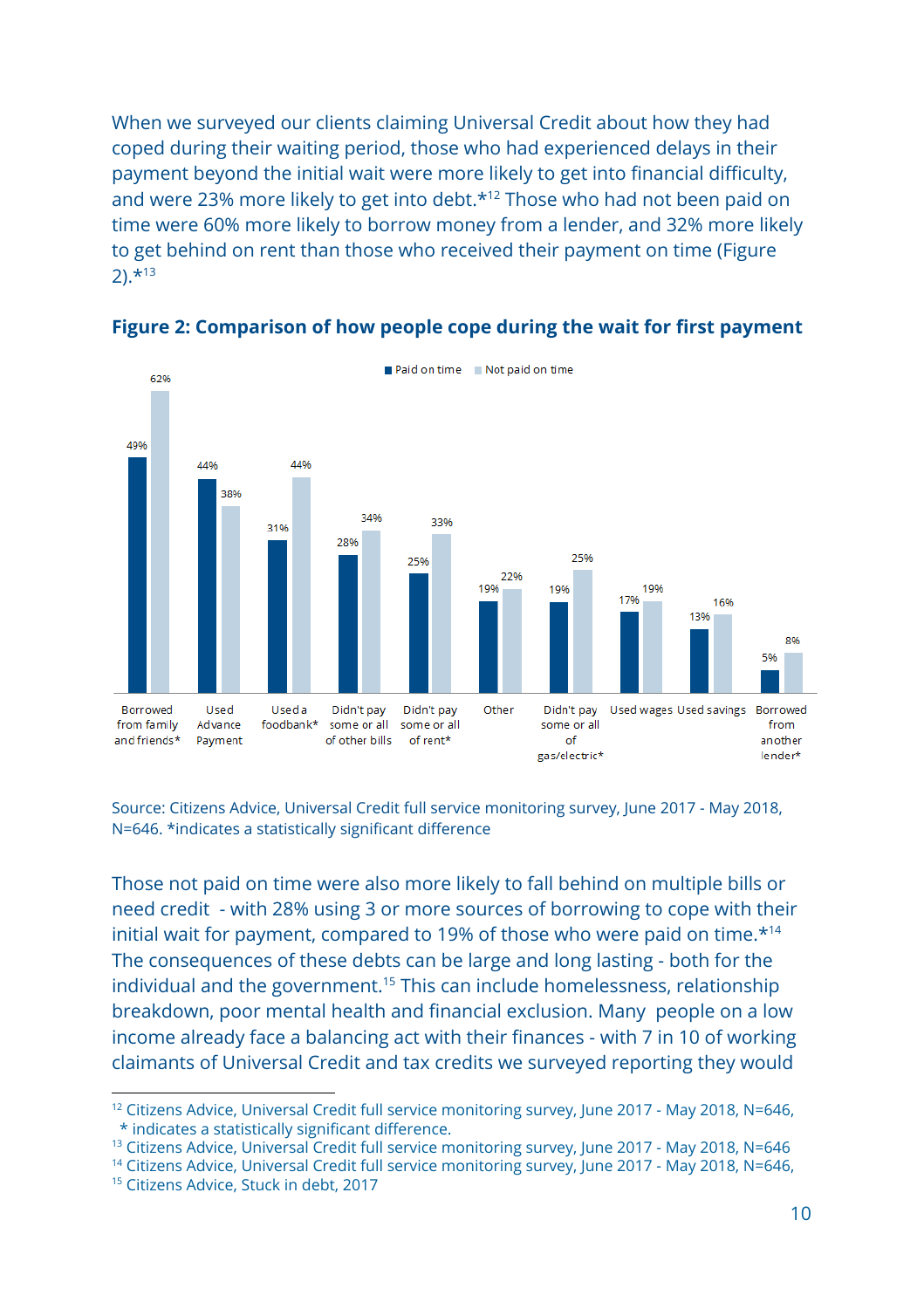find a drop in income of £100 per month difficult to cope with.<sup>16</sup> Problem debt can have an impact on people's behaviours and ability to make life decisions<sup>17</sup> and could therefore risk the aim of Universal Credit to support people into and through work. **DWP therefore need to take urgent steps to reduce the numbers of people receiving late payments and the time that they are waiting.**

### <span id="page-11-0"></span>**Financial support when waiting for payment**

Advance Payments are available to support people during their wait for first payment. These are for up to 100% of your estimated first month's payment, and are repayable over 12 months. The increased amount and wider availability of Advance Payments is a welcome necessary step to provide some income whilst people wait for payment. It is unclear what support is available for people whilst they are waiting for their full payment if it is delayed.

In Housing Benefit when the processing of the benefit is late or someone has good reason for not having provided the correct evidence, an interim payment or payment on account is made. For this, the Local Authority pays an amount based on the information it has. If, once the necessary information is available, this reduces the amount of Housing Benefit the person was entitled to, it is collected as an overpayment. This is automatically paid and means an individual does not need to agree a time period for paying it back. Knowing what repayment period to choose can be a challenge for claimants as they do not know when their full payment will be received, and this could create budgeting challenges.

Advance Payments can give people the income they need to pay their essentials. However, the people we help can experience significant knock on challenges with the repayment of Advance Payments through ongoing reduced income whilst they are being repaid. In addition, our advisers note that they work with people who will not take out an Advance Payment because they are concerned about debt and repayments. Therefore, a payment on account or interim payment separate to the Advance Payment system, specifically for when people have late payments, may support those who are concerned about repayment.

A further advantage of an interim payment would mean debt only occurs for the smaller number of people who might have an overpayment, rather than requiring *all* people who are not paid in full on time to borrow through alternatives like Advance Payments. **DWP should therefore explore**

<sup>16</sup> Citizens Advice, Universal Credit and [Work Incentives,](https://www.citizensadvice.org.uk/Global/CitizensAdvice/welfare%20publications/Universal%20Credit%20and%20Work%20Incentives.pdf) April 2018

<sup>&</sup>lt;sup>17</sup> Citizens Advice, The Debt Effect?, 2016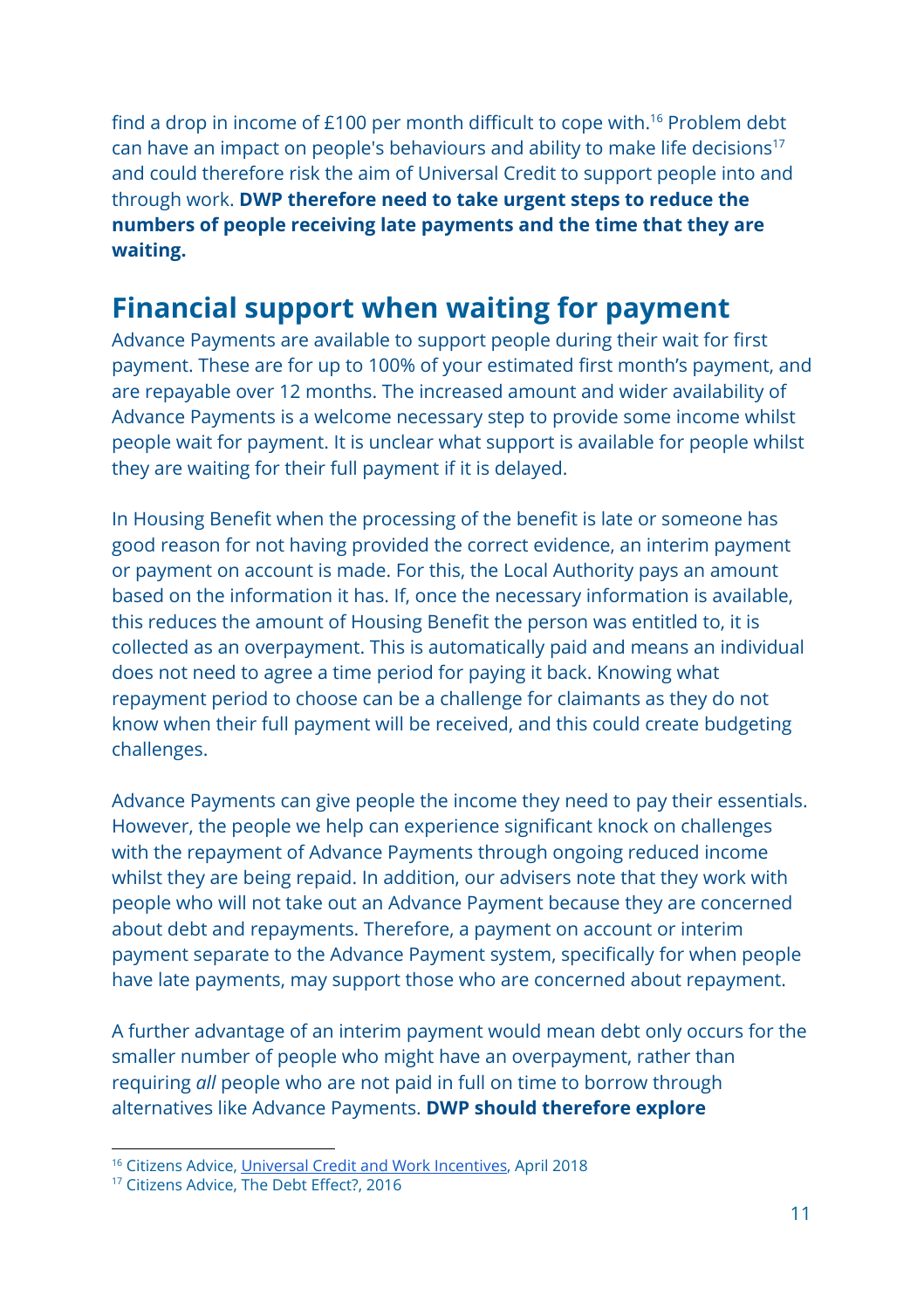**introducing an automatic interim payment for those who are not paid on time,** like those that exist in Housing Benefit. This would ensure people have security of income for their essential costs, and reduce debt and difficult budgeting challenges.

### <span id="page-12-0"></span>**Evidence issues**

DWP data shows that those who have additional costs are least likely to be paid on time - with around a third of those who are working and need support with childcare costs not being paid on time. One quarter of those deemed eligible for financial support for their caring responsibilities or housing costs also receive late payments.<sup>18</sup> The reasons behind late payments often relate to outstanding evidence issues.<sup>19</sup> While in some cases this will be the result of claimants not taking action, our evidence suggests many are struggling with these requirements. As it rolls out, more people who have additional costs like these are due to go on Universal Credit - particularly during managed migration. It is therefore vital that these challenges are addressed quickly and adequate support is put in place.



#### <span id="page-12-1"></span>**Identity**

Those who are unable to evidence their identity online through the Government Verify service have the option to confirm their identity with relevant documents at a face-to-face appointment with Jobcentre staff. This can include passports, UK photo driving licences and national identity cards. Claimants cannot receive their Universal Credit payment or receive an Advance Payment until they have completed an identity check. This can create challenges for those who do not have these documents at the beginning of their claim.

<sup>18</sup> National Audit Office, Rolling out [Universal](https://www.nao.org.uk/report/rolling-out-universal-credit/) Credit, June 2018

<sup>19</sup> [PQ119724,](https://www.parliament.uk/business/publications/written-questions-answers-statements/written-question/Commons/2017-12-14/119724/) December 2017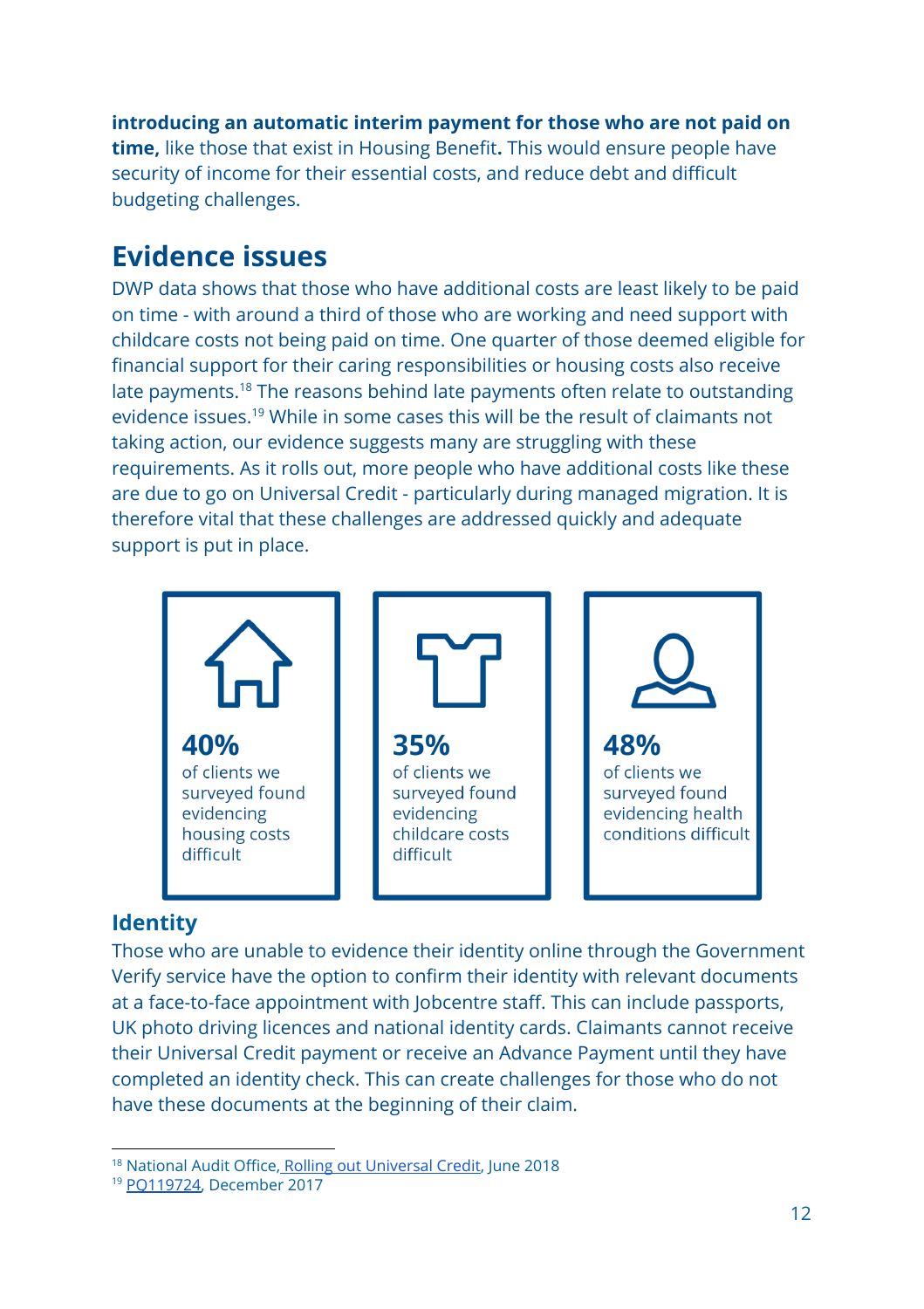#### **Citizens Advice client case study - struggling with identity evidence**

Roy came to Citizens Advice for help applying for benefits. He had been claiming disability benefits for 18 years but had recently moved to a full service area and needed to submit a claim for Universal Credit. He asked for help doing this at his local Jobcentre, as he was struggling due to his dyslexia and lack of digital skills.

After the Jobcentre signposted Roy to Citizens Advice, his adviser helped him to complete a claim online. However, as he does not have any photo ID and is unable to use online banking, he was required to verify his identity in person at the Jobcentre. Roy has no savings, meaning he was unable to purchase a form of ID and, at the time his adviser spoke with him, was already starting to get into rent arrears because of delays completing his benefit claim.

#### <span id="page-13-0"></span>**Health conditions**

Those who are accessing financial support for a health condition face particularly long delays, with only 1 in 3 of those who have a limited capability for work element in their claim receiving their full payment on time.<sup>20</sup> There are a number of potential reasons behind this late payment. Many Universal Credit claimants who have a health condition and are new to this support are not entitled to extra financial support until 3 months into their claim, following a Work Capability Assessment. This mirrors the current process in Employment and Support Allowance and means that a claimant's first payment is not expected to include any extra financial support for their health condition.

Other Universal Credit claimants who have a health condition are expected to receive extra financial support in their first payment. For example, those who have a terminal illness. We also see cases where people face challenges with the result of their Work Capability Assessment - which entitles them to this support transferring over from legacy benefits, as well as people who have claimed Universal Credit whilst they appeal their ESA assessment and face long waits for their appeal decision, and therefore payment.

As part of making a Universal Credit claim, people who are currently unable to work due to a health problem must provide evidence of their health conditions whilst they wait for their work capability assessment in order to ease their work search requirements. This is normally through a fit note from their doctor. Almost half (48%) of those we spoke to said they found evidencing health conditions difficult.<sup>21</sup> To improve this process, **learning and developments** 

<sup>20</sup> NAO, Rolling out Universal Credit, June 2018

<sup>&</sup>lt;sup>21</sup> Citizens Advice, Universal Credit full service monitoring survey, Nov 2017 - May 2018, N=478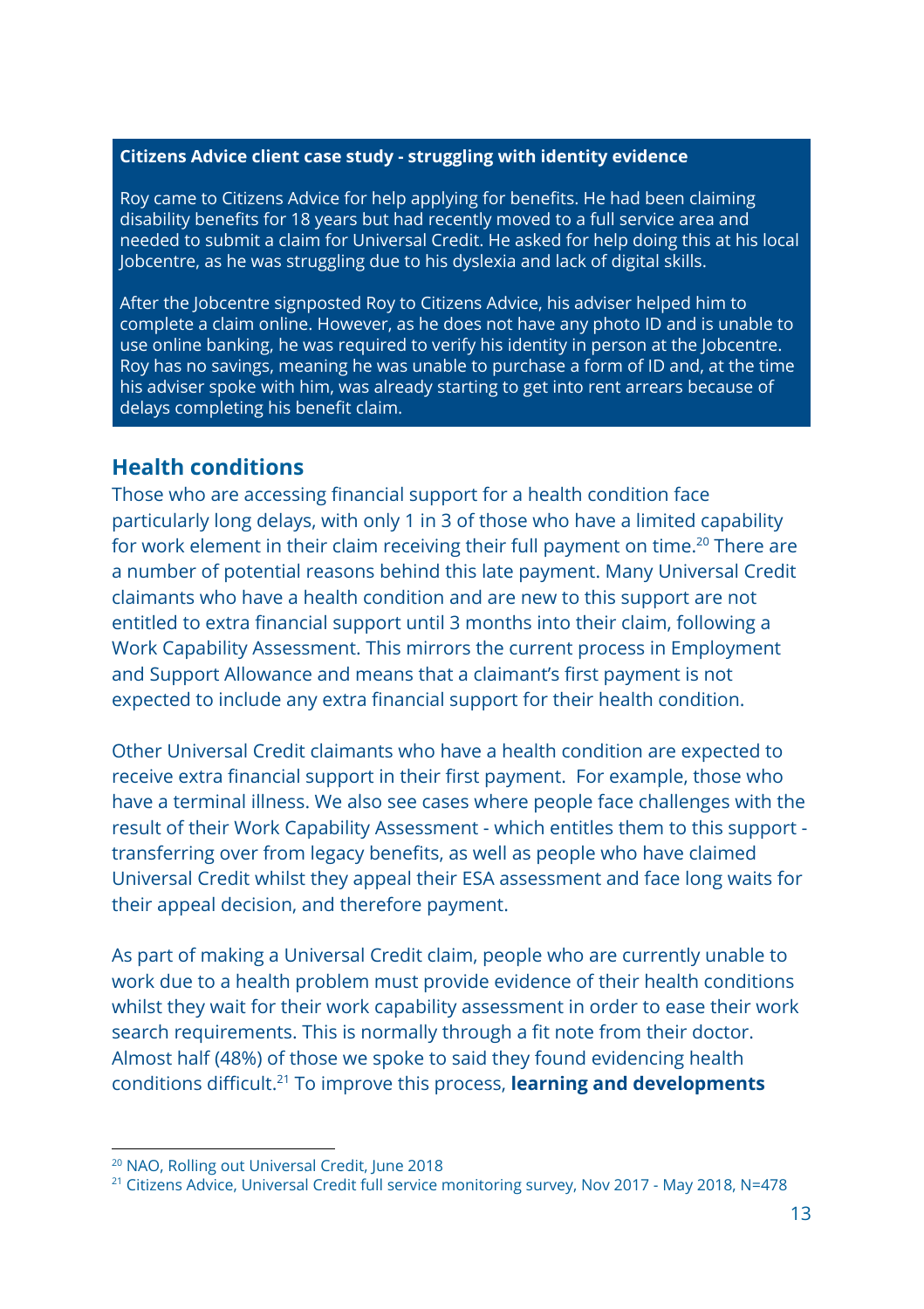**from the legacy system should be introduced into Universal Credit - such as the ability to send digital fit notes.**

#### <span id="page-14-0"></span>**Housing Costs**

On housing costs, the DWP normally requires both proof of a tenancy and that payments are being made - for example, a bank statement. Two in 5 of the people we help with Universal Credit who we surveyed said they found providing housing evidence difficult.<sup>22</sup> To improve the process of evidence collection in Universal Credit, the DWP have introduced two schemes to help with housing issues:

- The Landlord Portal to help those in social housing by allowing these housing providers to more easily verify and confirm costs.
- Housing Confident raising awareness amongst DWP staff of the importance of discussing housing with claimants to help them overcome housing issues and direct them to any support they might need.

These improvements have started to be made and are understood to be having an impact, however **the Landlord Portal needs greater development and wider implementation to see these improvements at scale on a national level.** At the end of May 2018, the Landlord Portal was available for 215 social housing providers.<sup>23</sup> Whilst these housing providers are mainly the largest providers and cover a large proportion of claimants, there are 1,713 social housing providers in England alone.<sup>24</sup> Therefore, this is still in the early stages of its rollout and development, and is not available for all those in social housing. In addition this is not currently available for any claimants living in the Private Rented Sector, where additional support is still needed. Whilst DWP are currently developing a new service to help private landlords request direct payments and rent arrears deductions, it is unclear if this will also provide support with evidence requirements.<sup>25</sup>

The support the Housing Confident initiative directs people to, Universal Support, is currently inconsistent across the country and narrow in scope, focusing on Assisted Digital or Personal Budgeting support. 81% of our local Citizens Advice offices are not confident that support services in their area will meet local need and demand among Universal Credit full service claimants.<sup>26</sup> This means support to help people make a claim is focused on the online form,

<sup>&</sup>lt;sup>22</sup> Citizens Advice, Universal Credit full service monitoring survey, Nov 2017 - May 2018, N=574 <sup>23</sup> PQ148858, June 2018

<sup>&</sup>lt;sup>24</sup> DWP, Current [registered](https://www.gov.uk/government/publications/current-registered-providers-of-social-housing) providers of social housing, June 2018

<sup>&</sup>lt;sup>25</sup> RLA, DWP [seek landlords](https://news.rla.org.uk/dwp-seek-landlords-and-agents-to-test-new-service-in-live-environment/) and agents to test new service in live environment, July 2018

<sup>&</sup>lt;sup>26</sup> Citizens Advice survey of local Citizens Advice Chief Officers, December 2017 - January 2018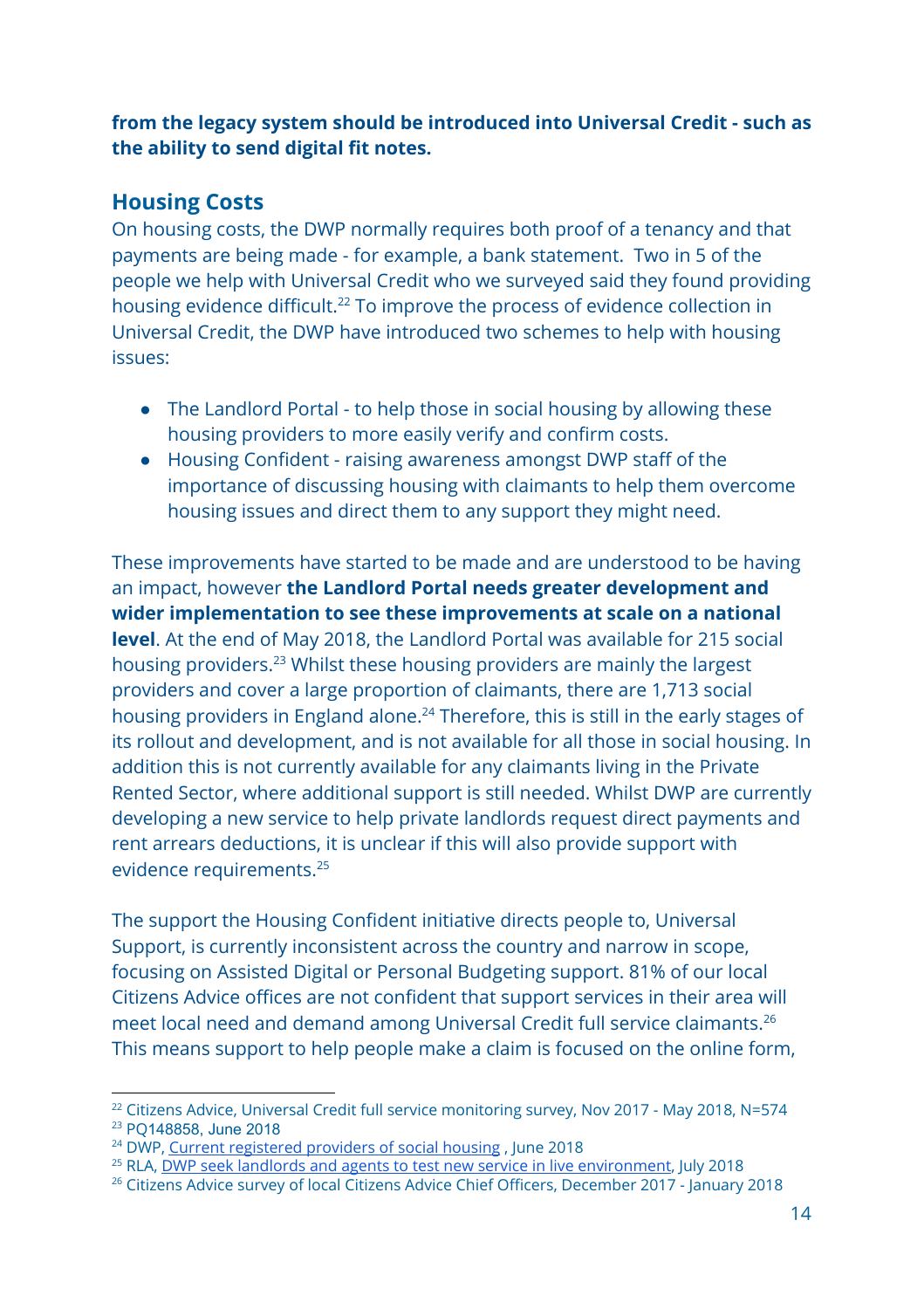and help with evidence requirements is currently not available under Universal Support.

The documents needed to evidence extra costs often have to be provided in person at the Jobcentre. **Work is under way in the DWP to fully develop the ability to upload evidence to the Universal Credit journal. It is vital that this is in place for people at the beginning of their claim** to ensure those who cannot attend the Jobcentre can easily complete their claim, for example those who are currently working or have health conditions. This is also necessary to ensure Jobcentres have sufficient capacity to support claimants with looking for work or a higher income rather than checking and uploading evidence.

Some costs must also be evidenced throughout the claim, particularly if changes occur - for example self-employed earnings or changes in childcare costs. Our survey of Universal Credit clients found that 1 in 3 (35%) found providing this childcare evidence difficult.<sup>27</sup> DWP should build on the initial success of the Landlord Portal and consider **developing centralised systems to help claimants evidence their costs.** For childcare, this could form part of the Government's online childcare service<sup>28</sup> and allow large providers to verify costs and childcare placements without the need for additional claimant evidence.

#### **Citizens Advice client case study - struggling with childcare evidence**

Anum works part time, and so needs childcare for her two pre-school age children. Her Universal Credit caseworker told Anum that she didn't need to visit the Jobcentre every month to provide the child care receipts, but could instead come in once every three months and provide evidence for several months at a time. However, when Anum followed her caseworker's advice, the childcare element of her Universal Credit was stopped because she wasn't providing evidence often enough - when she explained that she'd been told that three-monthly visits were okay, Anum's case was escalated to a decision maker.

Two months later, Anum still hadn't received £300 of childcare costs, which made it difficult for her to pay for her childcare and get to work. Despite calling the Jobcentre several times to understand why the payment hadn't been made, Anum was not told what had happened or when she would receive the money.

Work coaches often help with evidence requirements by checking the suitability of the provided evidence when it is brought into the Jobcentre. As support is not available for evidence requirements, this can add additional workload to work

<sup>&</sup>lt;sup>27</sup> Citizens Advice, Universal Credit full service monitoring survey, Nov 2017 - May 2018, N=237 <sup>28</sup> Responsibility for childcare is devolved therefore free childcare offers differ across each of the home nations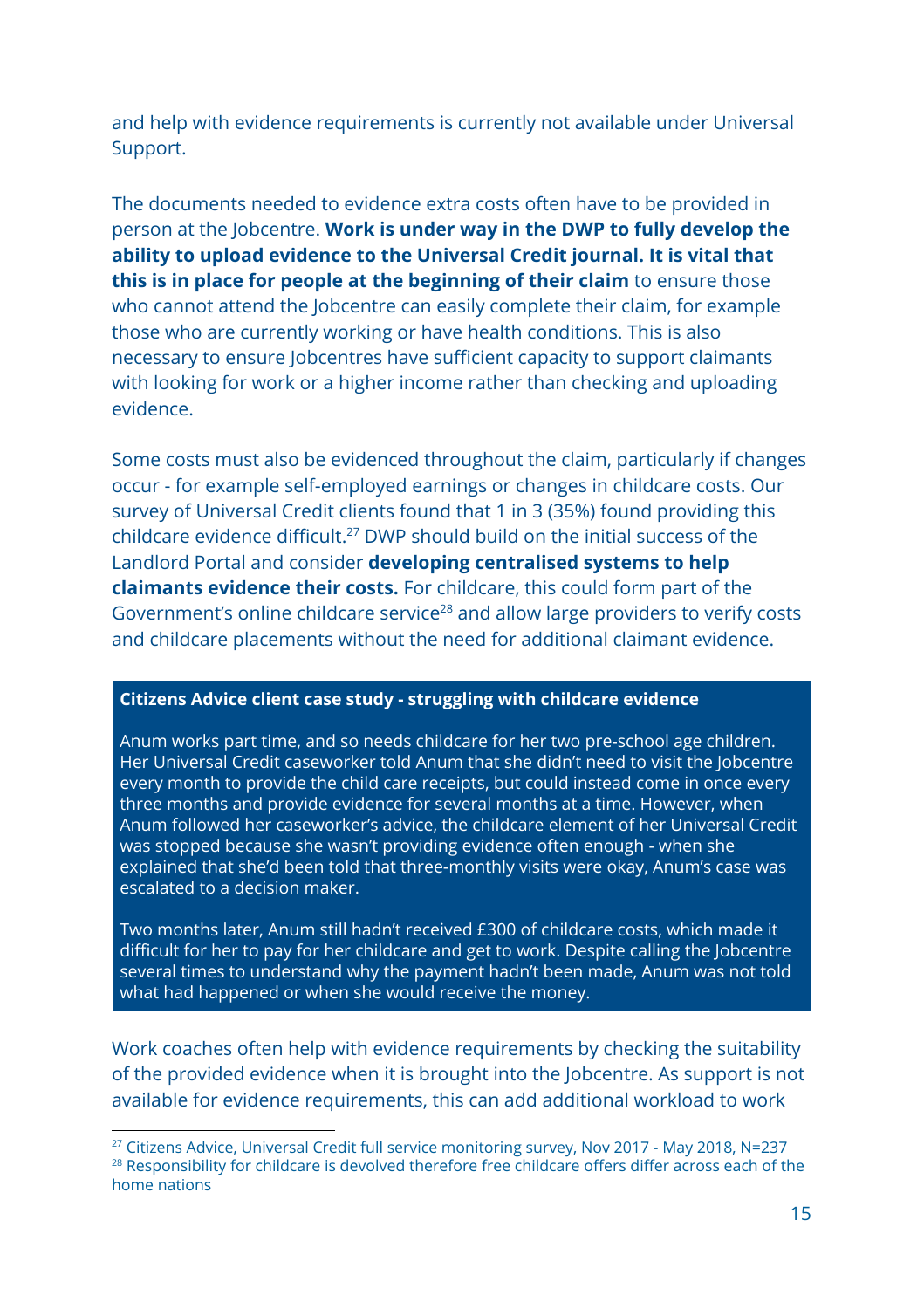coaches who then need to support claimants to get the right or most suitable evidence, and then arrange further appointments for this evidence to be provided.

**The scope of Universal Support needs to be extended to cover all stages required for the completion of a claim not just the initial digital claim.** This would reduce the number of claimants struggling with this part of their claim and reduce the number of people affected by late payments. The DWP could look to other successful services where evidence and form filling is required to reduce this workload.

An example of this would be the Post Office passport checking service. This allows people applying for a passport to check their application ahead of submitting it to ensure it is correctly completed. Our evidence shows 48% of consumers use this service<sup>29</sup> and Government explain that it is less likely a passport application is rejected if you use the service.<sup>30</sup> DWP could integrate a **service into Universal Support which supports claimants to get appropriate evidence and check a claimant's evidence for suitability ahead of submitting it or taking it to the Jobcentre.** This could also include more proactive work with evidence providers such as private landlords and childcare providers to provide suitable evidence, with agreed templates.

### <span id="page-16-0"></span>**Recommendations:**

- **1. Ensure adequate support is in place to everyone who needs it** so that people can get the help they need to make a Universal Credit claim and avoid payment delays. This should involve:
	- **●** extending the scope of Universal Support to cover the completion of a claim beyond the digital claim, including introducing an evidence check service
- **2. Speed up and complete features which make it easier to provide evidence as part of a claim** so that people are not waiting longer for their full Universal Credit payment. This should include:
	- **●** completing development of and fully rolling out the Landlord Portal
	- extending the concept of the landlord portal by introducing a centralised system to help claimants evidence their costs, including for childcare and housing costs in the Private Rented Sector

<sup>&</sup>lt;sup>29</sup> Citizens Advice, [Consumer](https://www.citizensadvice.org.uk/Global/CitizensAdvice/campaigns/Post/Consumer%20Use%20of%20Post%20Offices%20Summary%20Report.pdf) Use of Post Offices. June 2017

<sup>30</sup> Gov.uk, Passport [Check and](https://www.gov.uk/how-the-post-office-check-and-send-service-works) Send service, June 2018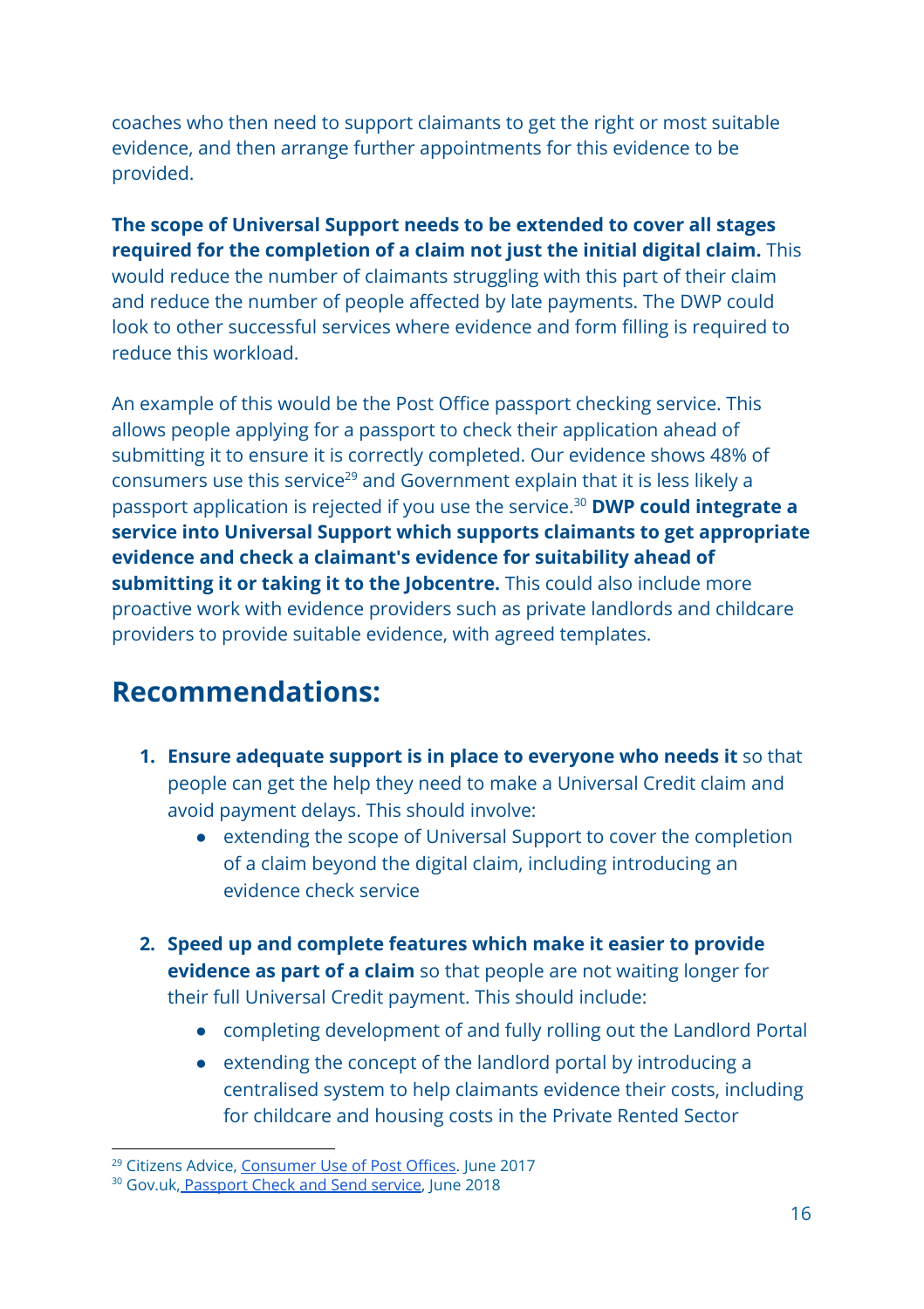- ensuring it is possible to provide evidence online easily for people at the beginning of their claim, including the extension of 'digital fit notes' to Universal Credit
- **3. Make claiming Universal Credit less complicated** so that people receive payment on time. This should include:
	- introducing an automatic interim payment for those who are not paid on time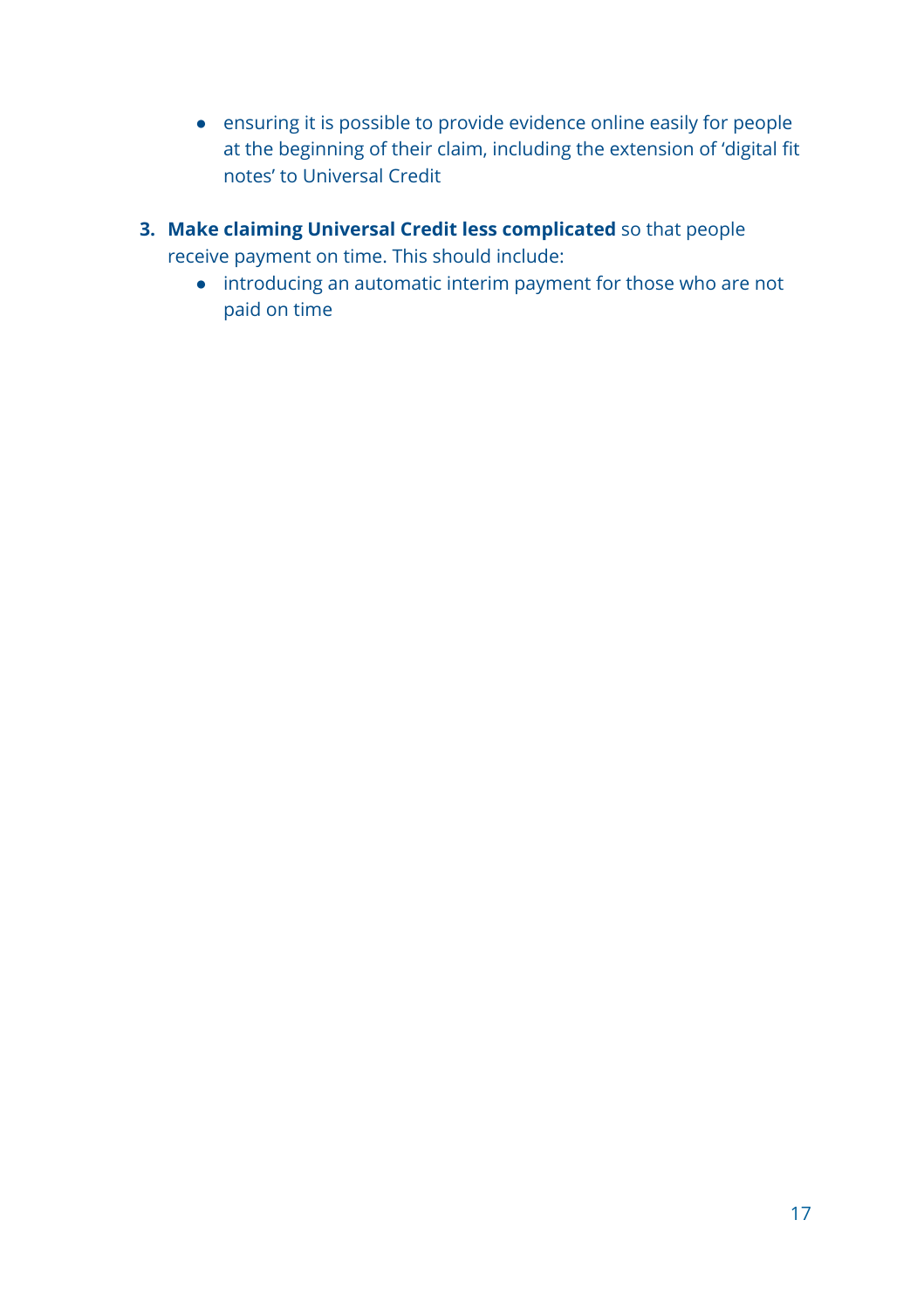## <span id="page-18-0"></span>**2. Applying for Universal Credit**

At Citizens Advice we help hundreds of thousands of people with issues relating to the legacy system each year - from people experiencing problems when they have a change of circumstances that require them to change benefit, to people missing out on benefits that they did not know they were eligible for. We therefore support the aim of Universal Credit to simplify the benefit system.

A key component of achieving this is through the introduction of a single online claim. Under the previous legacy system it was possible for an individual to need to make multiple applications, across different channels, to different government departments and local authorities - each time providing similar information. Instead, Universal Credit is designed to be completed online with one claim through a personal account and journal. This records a person's details, assesses their eligibility for the benefit and then becomes one of the main communication channels between the claimant and Jobcentre or the Department for Work and Pensions.

A single application should make this process simpler. However, there are a number of stages that must be completed within a Universal Credit claim (Figure 3). Many Universal Credit claimants are able to navigate this without support. But DWP research shows that even for those who made their claim online many are struggling with this process - with almost 1 in 3 (30%) finding the online claim process difficult or very difficult.<sup>31</sup>

Multiple stages involved in the claim can add complexity and mean there are multiple points where a person might drop out or see a delay. These delays are in addition to those outlined in Chapter 1 and are not currently captured in the payment timeliness statistics. The welcome changes implemented since the Budget 2017 focused on reducing the designed wait for payment. But they do not tackle delays caused by people who are facing difficulties in making their claim.

### <span id="page-18-1"></span>**Starting a claim**

The first stage of a claim is the online claim. This involves registering and verifying an account, completing personal details and circumstances, making a declaration that the information given is correct and accepting a high level claimant commitment. Evidence from the Department for Work and Pensions suggests that people are struggling to start their claim, with 44% of those who made their claim online making multiple attempts.<sup>32</sup>

<sup>&</sup>lt;sup>31</sup> DWP, [Universal](https://assets.publishing.service.gov.uk/government/uploads/system/uploads/attachment_data/file/714842/universal-credit-full-service-claimant-survey.pdf) Credit Full Service Survey, June 2018

<sup>&</sup>lt;sup>32</sup> DWP, Fulls service [claimant](https://assets.publishing.service.gov.uk/government/uploads/system/uploads/attachment_data/file/714842/universal-credit-full-service-claimant-survey.pdf) survey, June 2018 p. 33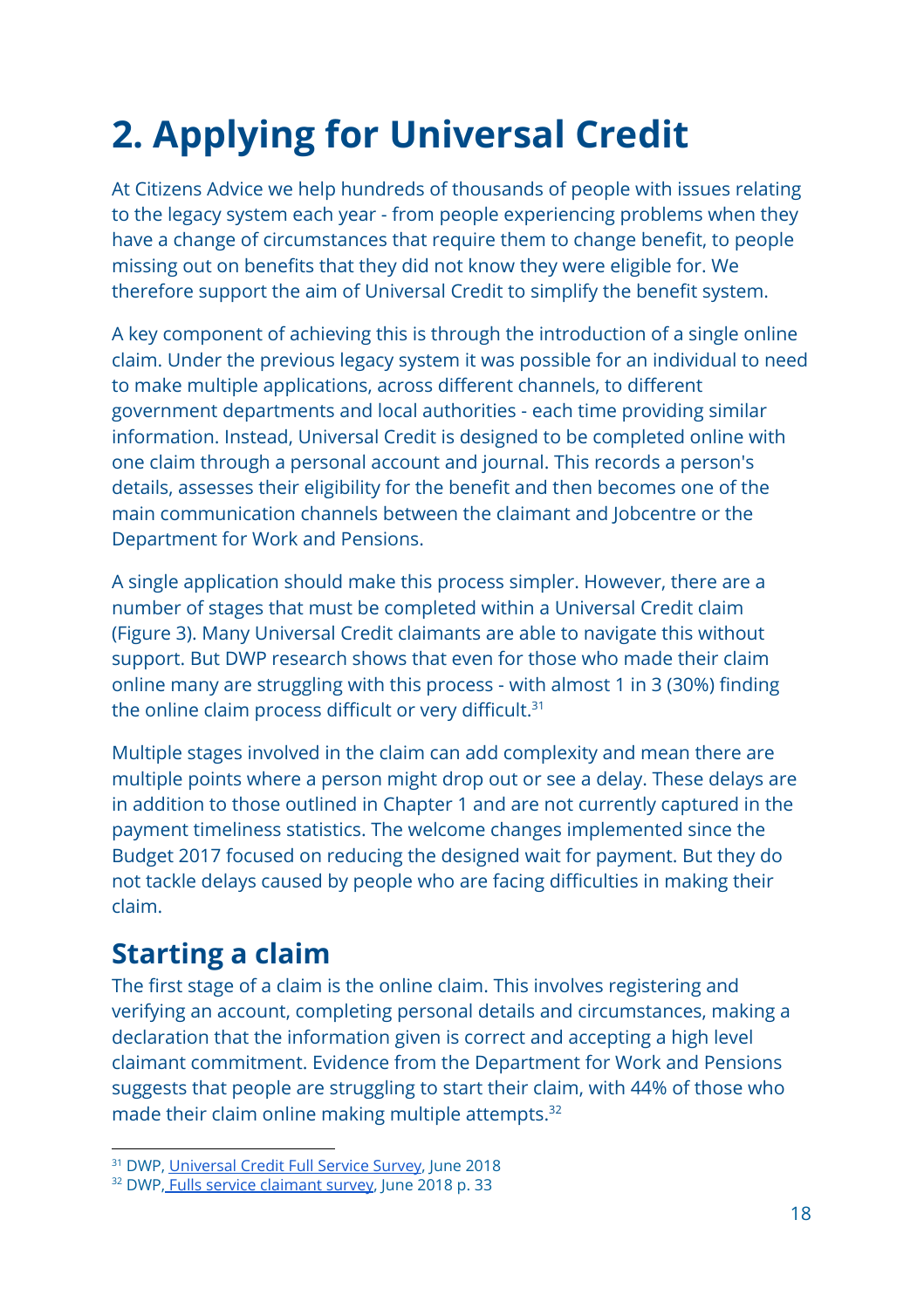#### **Figure 3. Stages involved in making a Universal Credit claim**

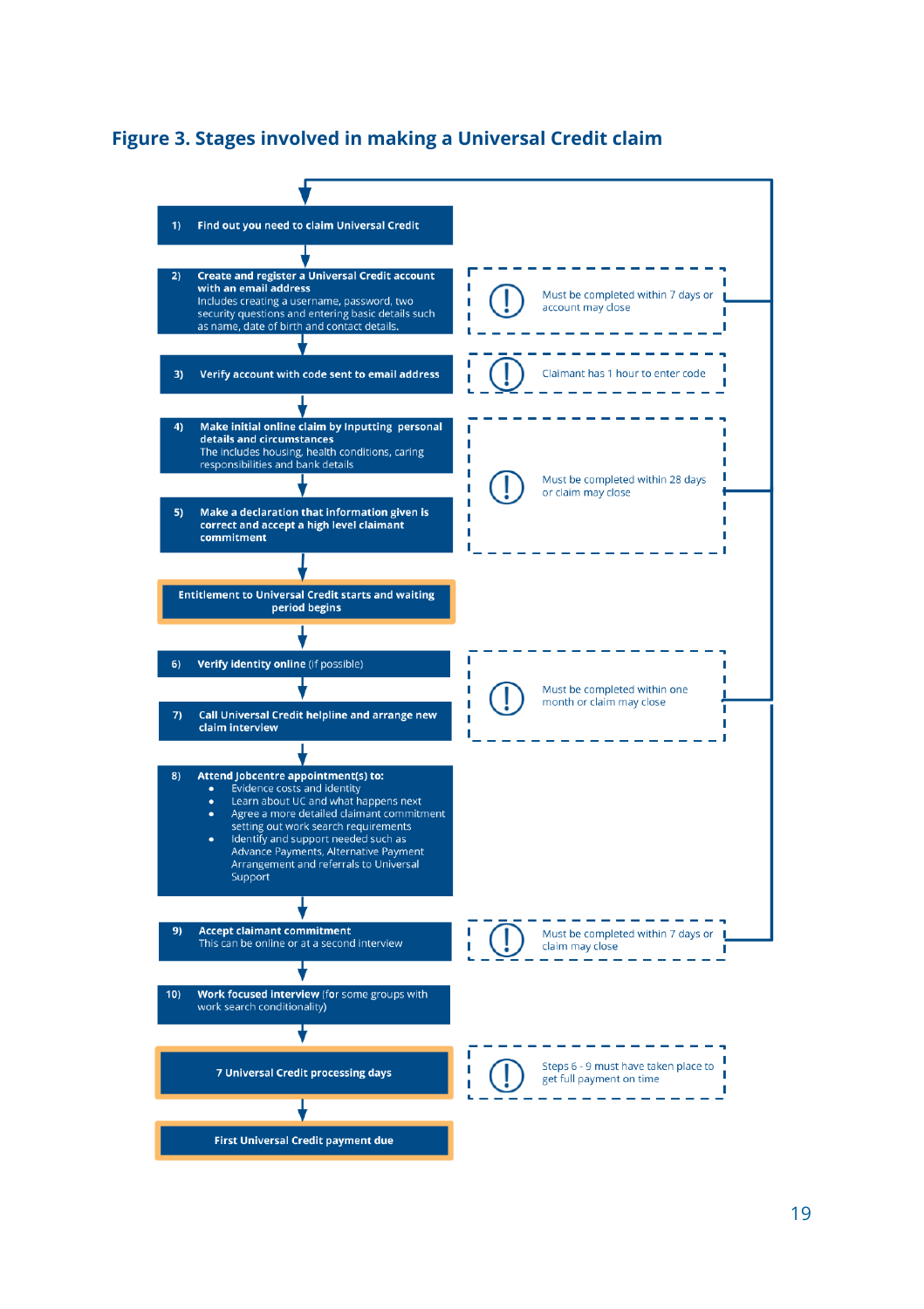The amount of time it can take to make a claim risks further payment delays. Guidance from DWP recommends people complete their claim as soon as they have created an account, and that completing a claim through to declaration should take between 20 minutes and an hour, depending on whether you are single or in a couple.<sup>33</sup> However, their evidence shows that people take an average of 2 days to go from registering a claim to making the declaration. For those who struggle this can be longer - for example our survey of Universal Credit clients shows 1 in 4 (28%) took more than a week to make their claim.<sup>34</sup>

Entitlement to Universal Credit does not begin until the claim is received by the DWP, with limited backdating rules to cover the time prior to this. This is currently taken to be when the declaration has been made. Therefore, struggling with this process can mean people do not receive financial support to cover this period and adds additional time people are waiting for their first payment.

These delays can mean people spend long periods of time without income, adding pressure to their finances and making it harder to keep up with household bills. Our recent research found that those on a low income already face a balancing act with their finances - with 7 in 10 of working claimants of Universal Credit and tax credits we surveyed reporting they would find a drop in income of  $£100$  per month difficult to cope with.<sup>35</sup> To support those struggling most, **the date of a Universal Credit claim should start when a person first starts the claim process** . This would bring Universal Credit in line with other benefits such as Personal Independence Payments, where it is possible to start the claim date when you ring the helpline and ask for an application form.

#### **Citizens Advice client case study - Challenges making a claim**

Lisa first contacted Citizens Advice five weeks after she made her first Universal Credit claim because she'd not received the payment she was expecting. Our adviser suggested that she looked at her Universal Credit journal, but Lisa didn't know what a journal was. Lisa isn't computer literate and couldn't visit the Jobcentre for digital support - she was housebound due to receiving cancer treatment - and so she needed her son's help to make her claim and didn't realise there were further steps.

When she accessed her journal with her son, Lisa found out that her claim hadn't been processed because her husband also needed an account and the two needed to be linked together. However, once her husband had an account they couldn't link the claims - as Lisa had missed the deadline for the claims being linked together, her claim was closed and she and her husband had to start a new claim.

<sup>&</sup>lt;sup>33</sup> DWP guidance, [Understanding](https://www.understandinguniversalcredit.gov.uk/making-a-claim/how-to-claim/) Universal Credit: making a claim. June 2018

<sup>&</sup>lt;sup>34</sup> Citizens Advice, Universal Credit full service monitoring survey, Nov 2017 - May 2018, N=624

<sup>&</sup>lt;sup>35</sup> Citizens Advice, Universal Credit and [Work Incentives,](https://www.citizensadvice.org.uk/Global/CitizensAdvice/welfare%20publications/Universal%20Credit%20and%20Work%20Incentives.pdf) April 2018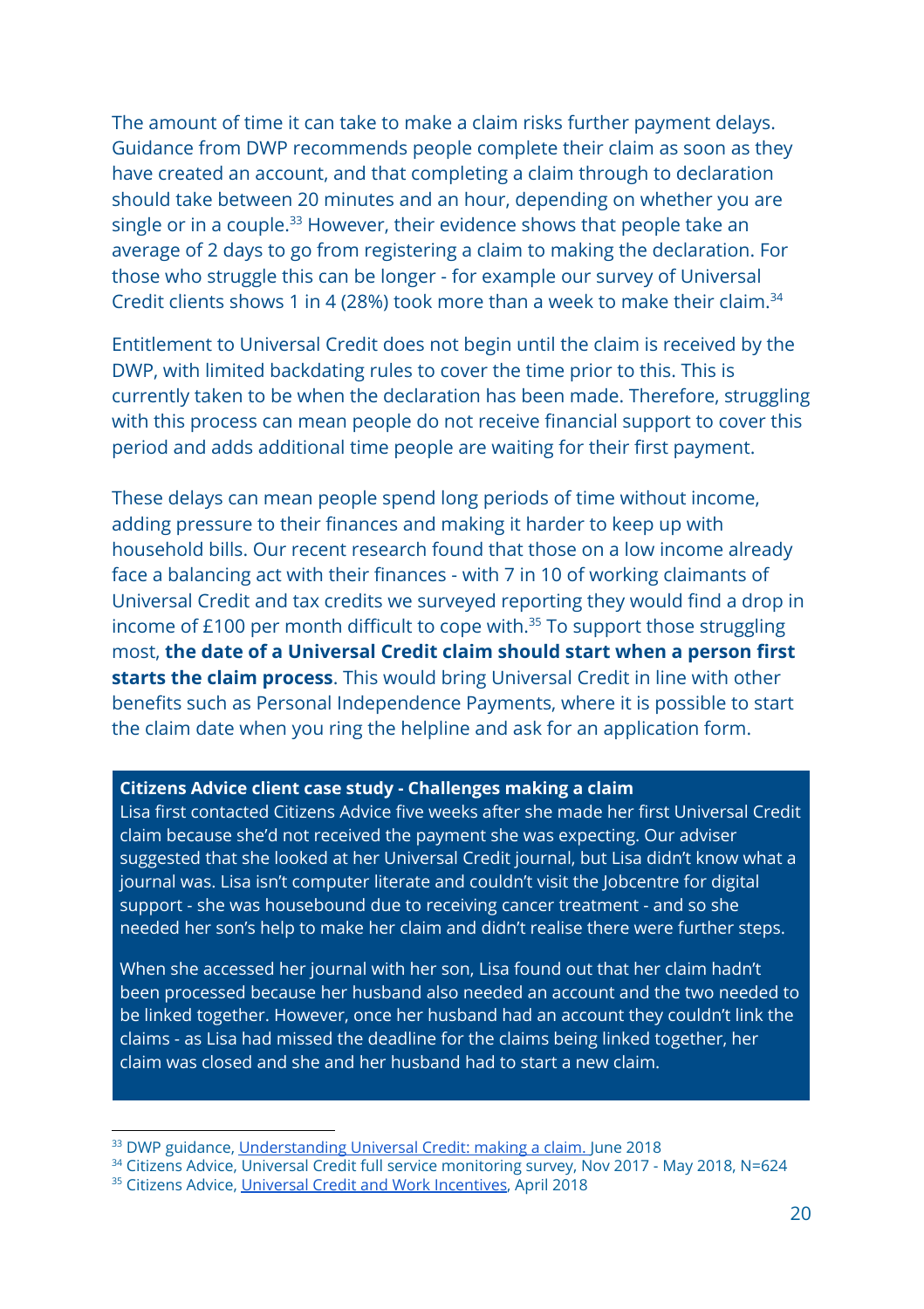A telephone interview was later arranged for Lisa for her claimant commitment interview because she couldn't visit the Jobcentre. When no one called Lisa, the interview was rescheduled for a week later - the day before Lisa was due her first Universal Credit payment. Lisa didn't receive a phone call, but because she hadn't been able to accept a claimant commitment her expected Universal Credit payment did not arrive.

Lisa eventually had another interview scheduled and received her first payment, 3 months after starting her claim. As there had been evidenced errors in her claim she was able to have payments backdated, but the delay caused Lisa financial hardship and unnecessary stress while she was undergoing cancer treatment.

Computers are available in Jobcentres for people to make their claim. However, DWP evidence suggests that people need additional support to complete the initial stage of their claim, with more than 2 in 5 (43%) saying they needed more help to set up their claim.<sup>36</sup> Support is currently available to help people start their online Universal Credit claim through Universal Support. Funding is given to local authorities to provide Assisted Digital support. This is decided and delivered locally, either by the local authority or a partner organisation.

Limited availability or coverage of this support can add additional delays as people wait for help with their claim. Evidence from our local Citizens Advice network suggest this support can be patchy and can lack a coherent local strategy. For example, one local Citizens Advice reported that Assisted Digital Support for Universal Credit in their rural area consisted of sessions in local libraries. However, this would only take place one day each week - and in some areas for only 2 hours per week. This means that if a person needs support to set up a claim, this could be delayed by up to a week depending on availability. **Additional support is needed to help people make a claim. This needs sufficient coverage and availability so that the support takes place quickly** to avoid additional delays **.**

> "I had an awful experience at the start - the person at Jobcentre tried to help but was confused herself, which meant it took over two weeks to complete my application. I then only got 5 weeks money rather than 7. I had to pawn my laptop and TV, and then ran out of time before I got money through to buy them back." *Megan, Citizens Advice survey respondent*

<sup>&</sup>lt;sup>36</sup> DWP, Fulls service [claimant](https://assets.publishing.service.gov.uk/government/uploads/system/uploads/attachment_data/file/714842/universal-credit-full-service-claimant-survey.pdf) survey, June 2018 p. 37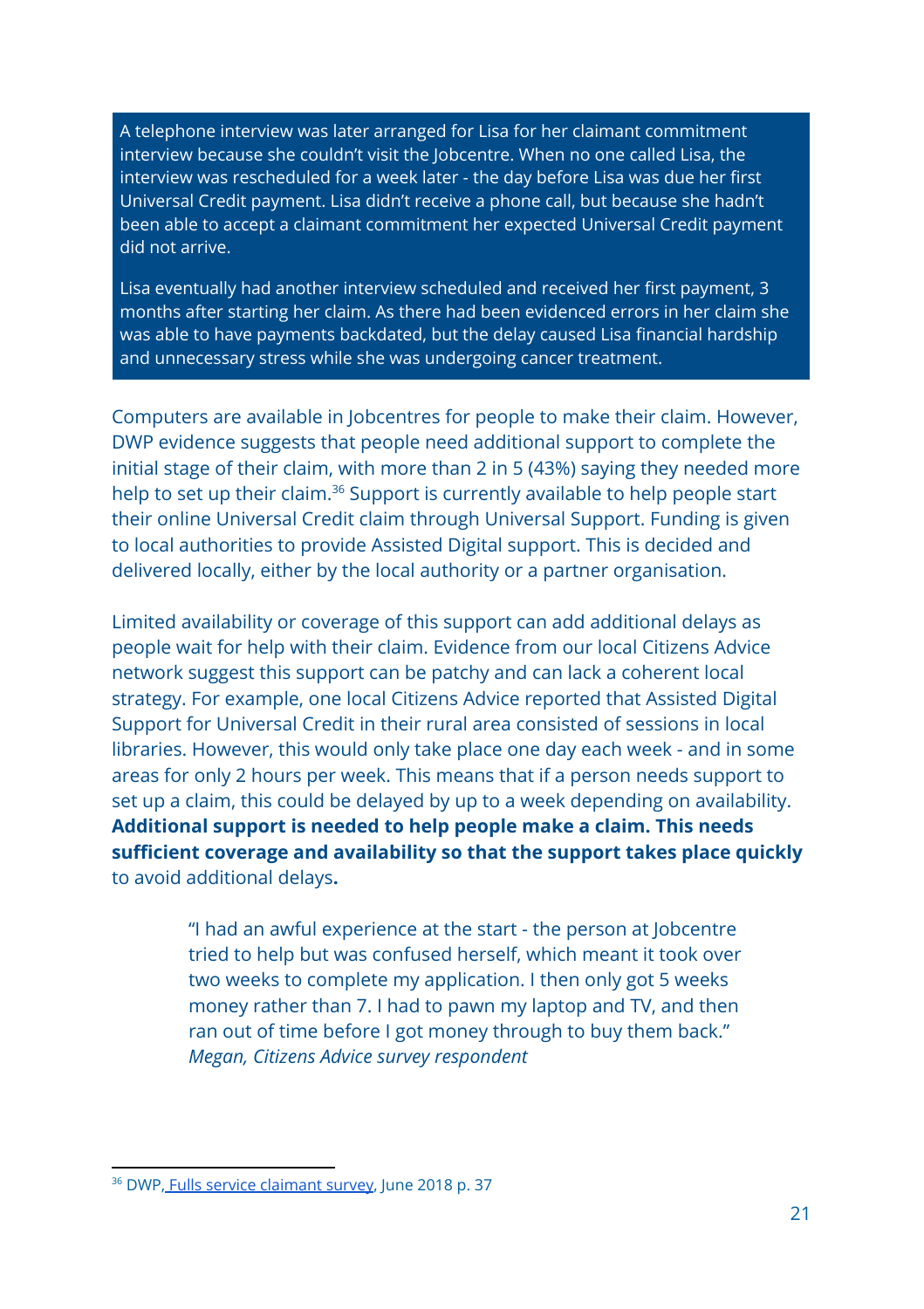## <span id="page-22-0"></span>**Completing a claim**

Following the initial online claim, there are a number of additional stages that must be completed within the first month of a claim so that payment can be received. One particular area we see clients struggle with is verifying their identity online using the Government Verify service. More than half (59%) of clients we surveyed found the government Verify service difficult.<sup>37</sup>

Whilst it is possible to verify your identity at a face-to-face appointment in the Jobcentre, as discussed in Chapter 1, this can add additional confusion to a claim - with some not realising that they need to log back into their journal if they have been unable to complete Verify. A reminder to call the helpline has recently been introduced to help, but depending on the channel this is provided through, people may still miss important messages about their claim, such as setting up an initial interview. This can add delays to claims. DWP's most recent evidence shows that only 38% of Universal Credit claimants are able to successfully use Verify.<sup>38</sup> As an alternative, they are currently trialing a different system known as "prove your identity". They plan to rollout this service later this year following a review.<sup>39</sup> With people facing such large challenges with Verify, **DWP should publish an evaluation of 'prove your identity' and, if it is successful, should make sure this new feature available.**

"My husband and I applied for Universal Credit ... we wanted to apply to see if we could get support for childcare while my husband was in between jobs. The application online was exhausting as I was unable to be verified but my husband was verified straight away. I eventually had to go to the Jobcentre with my two and a half year old to get my paperwork seen. By this point my husband's application had expired and they had requested a meeting with him as well. After the 4th week of trying and getting a suitable appointment my husband found a job and has been working for an agency. We therefore gave up on the process as he was never going to be able to attend an appointment in working hours." *Laura, Citizens Advice survey respondent*

For some, struggling with these stages of the claim process can mean they drop out of Universal Credit altogether. DWP data shows that 1 in 5 have their claim closed and do not go on to receive a UC payment as they have not completed

<sup>&</sup>lt;sup>37</sup> Citizens Advice, Universal Credit full service monitoring survey, Nov 2017 - May 2018, N=616 38 NAO, Rolling out [Universal](https://www.nao.org.uk/wp-content/uploads/2018/06/Rolling-out-Universal-Credit.pdf) Credit, June 2018

<sup>39</sup> BBC Wales, Universal Credit: Online ID [demands](https://www.bbc.co.uk/news/uk-wales-44565680) delaying benefits, 22nd June 2018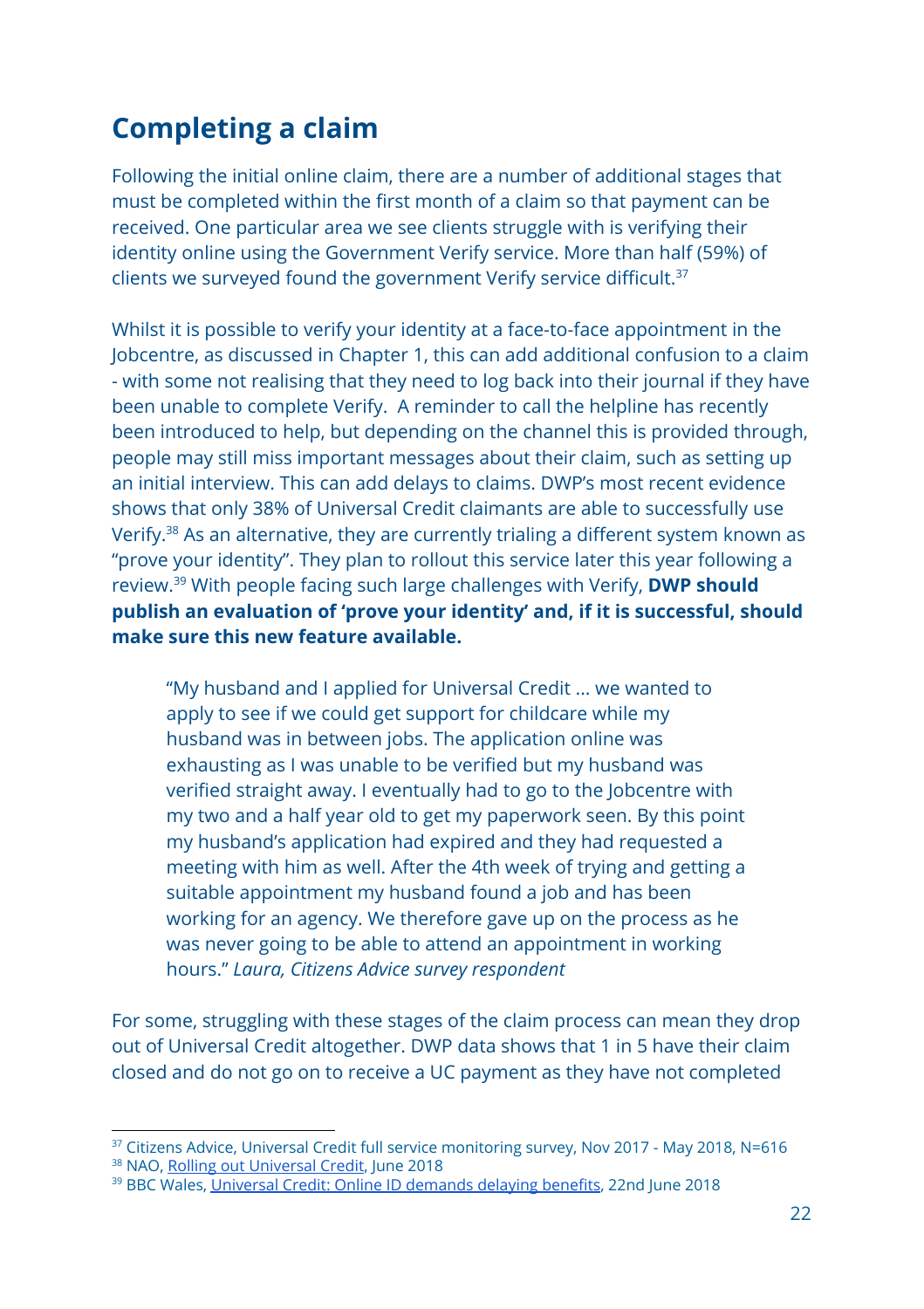part of the application process.<sup>40</sup> Some of this group will be people who have found work and are therefore no longer entitled to Universal Credit. For others, it may be because they have struggled with the process or do not understand that they might be entitled to Universal Credit whilst working.

DWP data shows that 1 in 10 claims are closed as a result of not booking an initial interview within the time limit. $41$  After submitting your claim, you must ring the Universal Credit helpline to book your new claim interview. **Progress has been made to improve this part of the claim process by looking to introduce an online booking system for Jobcentre appointments.** While this has now been commissioned, it is not yet in place.

In some circumstances, claims can be closed without a claimant realising this is what would happen or that they had missed a stage of their claim. DWP data shows that 1 in 20 have their claim closed because the claimant commitment has not been accepted.<sup>42</sup> Our survey of Universal Credit claimants we help showed 27% found finding and signing their claimant commitment difficult.<sup>43</sup> To avoid claims being closed unnecessarily, **further reminders should be introduced to let people know that they have not completed a requirement of their claim.** For those who struggle with their digital claim or have limited access, it is important that they are given sufficient notice of a claim closing. Therefore, **DWP should look at the time frame for the closing of claims, and communicate these clearly with claimants, ensuring reminders are multichannel beyond the online journal.**

#### **Citizens Advice client case study - Struggling with evidence requirements**

Thea had been out of work for several weeks and didn't have any income when she started her first Universal Credit claim. However, because she didn't have any of the documents required to verify her identity online her claim was closed. This happened twice. When an adviser helped Thea to start a new claim, she arranged to verify her identity in person at the Jobcentre. Because she didn't have any income and struggled to afford the bus journey, Thea asked the Jobcentre to combine her verification interview with her claimant commitment interview, in order to save money. The Jobcentre refused to arrange this, meaning that Thea had to pay for two separate visits to the Jobcentre in order to start her UC claim.

Thea was already in rent arrears and relying on emergency assistance and Food Bank support. The additional expense of the extra bus journey has added financial pressure which she has found stressful and difficult to manage.

<sup>40</sup> Fol: 2025, May 2018

<sup>41</sup> [FoI:2025,](https://www.whatdotheyknow.com/request/479176/response/1153572/attach/2/FoI%202025%20reply.pdf?cookie_passthrough=1) May 2018

<sup>42</sup> [FoI:2025,](https://www.whatdotheyknow.com/request/479176/response/1153572/attach/2/FoI%202025%20reply.pdf?cookie_passthrough=1) May 2018

<sup>43</sup> Citizens Advice, Universal Credit full service monitoring survey, Nov 2017 - May 2018, N=583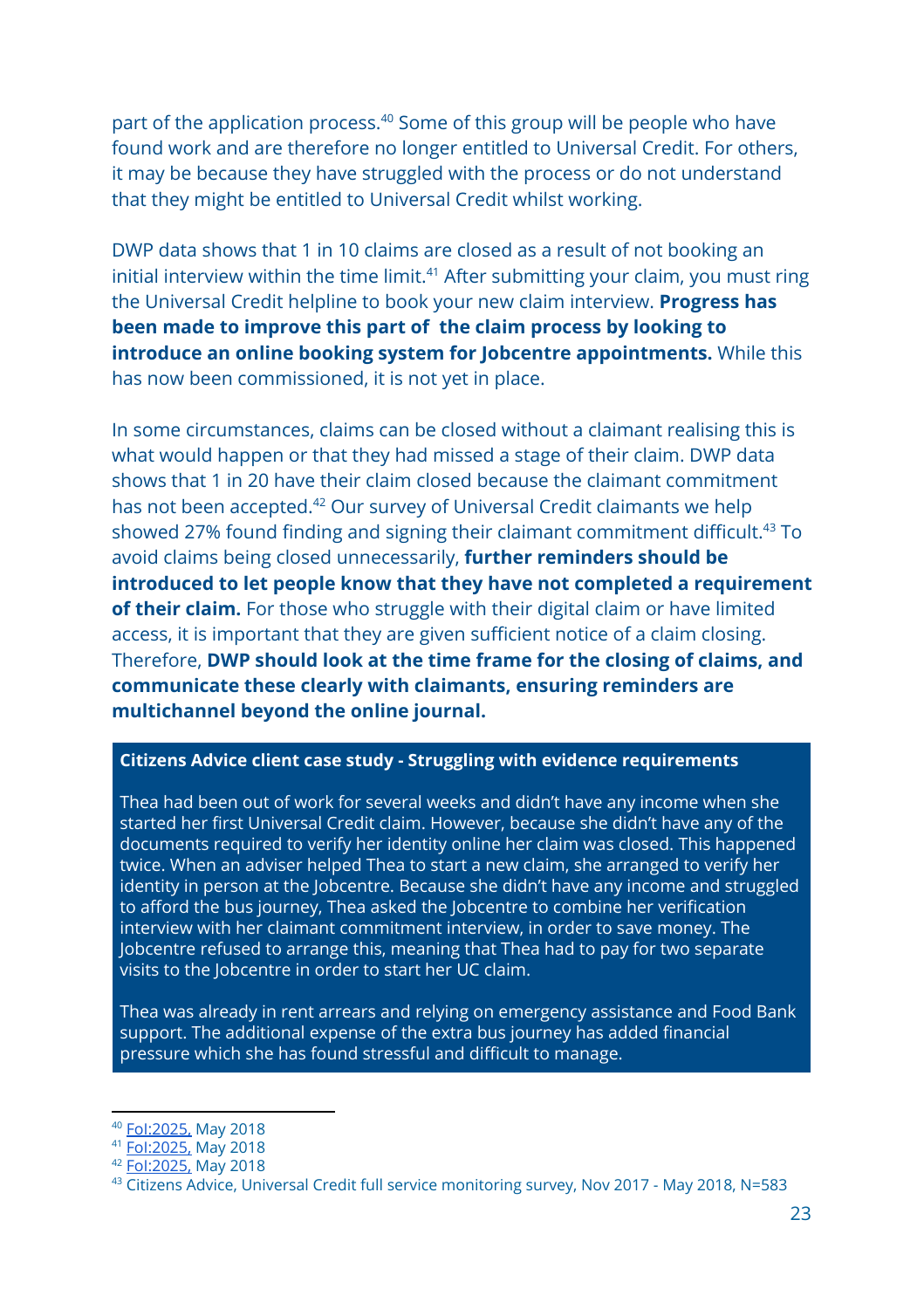In this first month, claimants must also provide evidence of additional costs such as rent or childcare payments to receive their first payment in full. We discussed this further in Chapter 1.

Without a simplified process and adequate support, a significant minority of claimants will continue to face challenges and delays with their claims. Whilst support currently exists through Universal Support, this is inconsistent across areas (Figure 4). This can mean some do not know about the support that is available. For example, 45% of those we help did not know about help applying for Universal Credit but would have used it if they did.<sup>44</sup> To ensure people are aware of the support available, **DWP should publish a clear minimum standard of support** so people can be clear about the support they can expect across the country.

| <b>Universal Support in a South West</b>                                                                                                                                                                                                                                                                                                                                                                                                                                                                                                               | <b>Universal Support in a West</b>                                                                                                                                                                                                                                                                                                                                                                                                                                                                                                                                                                                                                             |
|--------------------------------------------------------------------------------------------------------------------------------------------------------------------------------------------------------------------------------------------------------------------------------------------------------------------------------------------------------------------------------------------------------------------------------------------------------------------------------------------------------------------------------------------------------|----------------------------------------------------------------------------------------------------------------------------------------------------------------------------------------------------------------------------------------------------------------------------------------------------------------------------------------------------------------------------------------------------------------------------------------------------------------------------------------------------------------------------------------------------------------------------------------------------------------------------------------------------------------|
| local authority                                                                                                                                                                                                                                                                                                                                                                                                                                                                                                                                        | <b>Midlands local authority</b>                                                                                                                                                                                                                                                                                                                                                                                                                                                                                                                                                                                                                                |
| In this area, both Assisted Digital and<br>Personal Budgeting support is offered<br>as part of a holistic Universal Credit<br>advice service by the local Citizens                                                                                                                                                                                                                                                                                                                                                                                     | In this area, Universal Support is<br>delivered through a number of<br>providers.                                                                                                                                                                                                                                                                                                                                                                                                                                                                                                                                                                              |
| Advice.<br>A full time Universal Credit adviser is<br>employed to deliver help 5 days a<br>week, with a daily drop-in and<br>appointments. This support helps any<br>Universal Credit claimant across the<br>claimant journey - from making and<br>evidencing claims and beyond,<br>including managing an ongoing claim.<br>This service is funded through a block<br>payment, with additional payments<br>available if demand increases. The<br>local authority have added additional<br>funding beyond the Universal Support<br>allocation from DWP. | Assisted Digital support is available<br>through the local library service and<br>through digital skills training from a<br>local charity. The library staff have<br>been trained to show people how to<br>get to the Universal Credit website,<br>but are not then able to help them<br>with their claim. If further support is<br>needed, they are referred to a local<br>charity who provide digital skills<br>training, where they can take an IT<br>course. The local Jobcentre also offers<br>some support to people to make their<br>claim with computers available.<br>However, the support available is<br>dependent on how busy the Jobcentre<br>is. |
| This allows for a wider scope of                                                                                                                                                                                                                                                                                                                                                                                                                                                                                                                       | Personal Budgeting support is                                                                                                                                                                                                                                                                                                                                                                                                                                                                                                                                                                                                                                  |
| support beyond Personal Budgeting                                                                                                                                                                                                                                                                                                                                                                                                                                                                                                                      | delivered through the local authority                                                                                                                                                                                                                                                                                                                                                                                                                                                                                                                                                                                                                          |
| and Assisted digital. For example this                                                                                                                                                                                                                                                                                                                                                                                                                                                                                                                 | who have integrated it into their                                                                                                                                                                                                                                                                                                                                                                                                                                                                                                                                                                                                                              |

#### **Figure 4. Inconsistent Support Services**

<sup>44</sup> Citizens Advice, Universal Credit full service monitoring survey, Nov 2017 - May 2018, N=586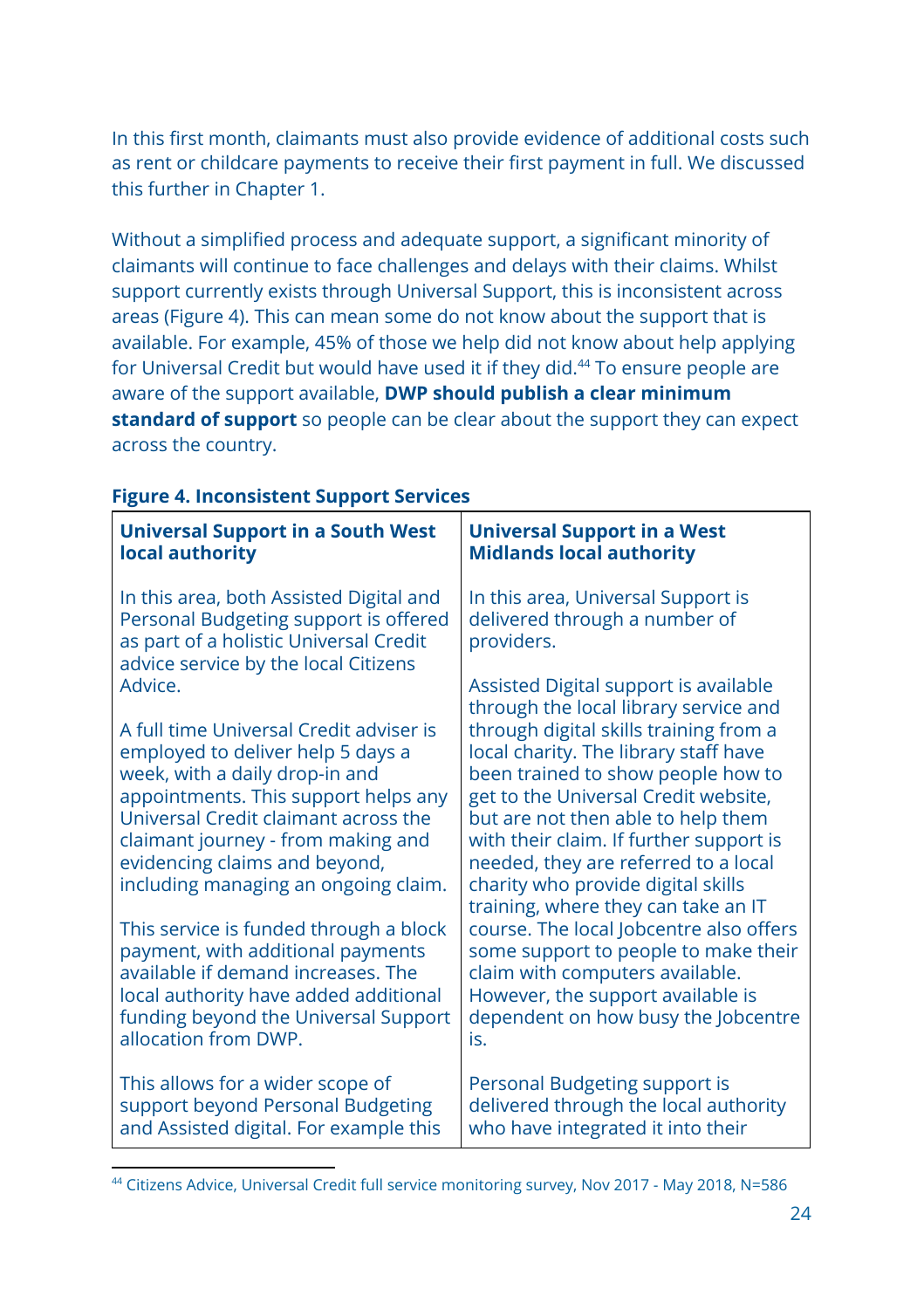includes an identity support scheme where clients can get support to get identity documents for their Universal Credit claim - and a 'Loan a Phone' scheme - to help people make and manage their Universal Credit claim.

This service is delivered in a dedicated space in the local Citizens Advice opposite the Jobcentre. This is equipped with computers, a printer, phone and Universal Credit materials. Support is then also available from additional specialist advisers within the local Citizens Advice when it's needed, for example specialist housing and debt advice.

The Universal Credit Adviser holds strong relationships with the Jobcentre and DWP Area Partnership manager, allowing individual cases to be escalated effectively and for frequently occurring issues to be shared.

welfare assistance service. This support includes helping people with Discretionary Housing Payment and Council Tax Support applications, and with basic budgeting skills. However, if the person's circumstances are more complicated they will try and refer to advice services in the area if appointments are available.

### <span id="page-25-0"></span>**Recommendations:**

- **1. Ensure adequate support is available to everyone who needs it** so that people can access support quickly to make their claim. This should include:
	- Publishing a minimum standard of Universal Support with sufficient availability and coverage
- 2. **Make the process of claiming Universal Credit less complicated** so that people do not face additional delays to their payment or face reductions in the amount of Universal Credit they receive. This should include:
	- starting the Universal Credit wait for first payment at the point someone begins the claim process
	- reviewing the timescales for closing claims and communicate these clearly with claimants by introducing further reminders, across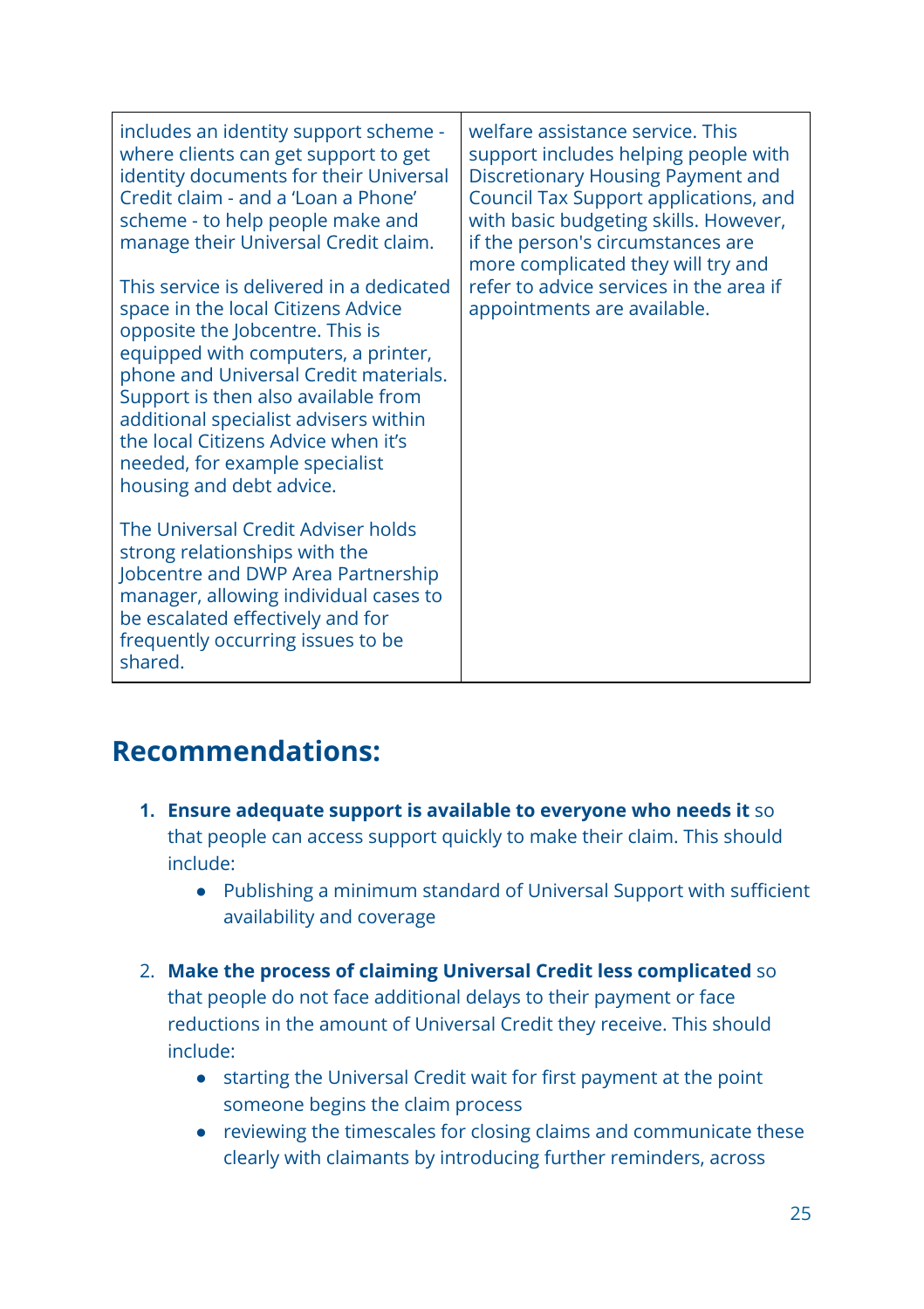channels, to let people know when they have not completed a requirement of their claim.

- completing development and implementation of announced fixes, such as the online system to book Jobcentre appointments
- **3. Speed up and complete features which make it easier to provide evidence as part of a claim.** This should include:
	- **●** publish an evaluation of 'prove your identity' and, if it is successful, make this feature available for new Universal Credit claims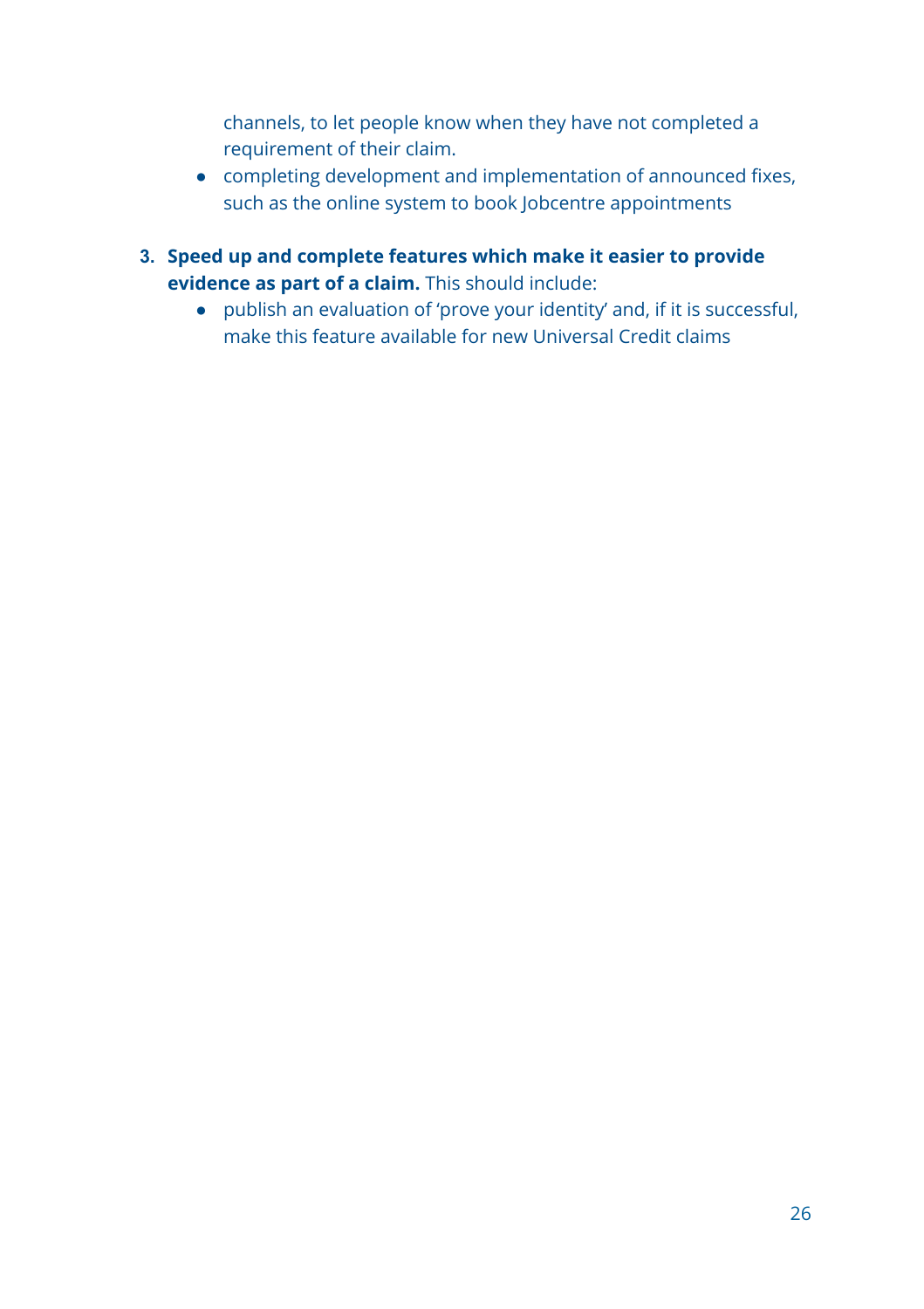## <span id="page-27-0"></span>**3. Understanding and adapting to Universal Credit**

Moving to Universal Credit will see changes to the way some people currently budget and interact with the benefits system. Many of these changes and actions are required by claimants at the beginning of a Universal Credit claim. This also requires workcoaches to ensure people are aware of what steps they need to take, refer appropriately to support, and to put adaptations in place. Problems at this stage can have large knock-on effects for the stability of an ongoing Universal Credit claim, and it is therefore important that support and adaptations are easily available when needed.

The Government have made some welcome changes to support people financially during the wait for first payment to Universal Credit - such as introducing additional housing payments for those moving to Universal Credit from legacy benefits, and the wider availability of Advance payments. It is now clear that more action is needed to tackle the challenges some claimants face adapting to Universal Credit and with the long-term stability of their claim.

## <span id="page-27-1"></span>**Financial Stability**

Universal Credit is designed to be paid monthly directly to one member of a household. It is paid in arrears to reflect any income earned over the previous month. In the previous system of Tax Credits, those who were working could experience large overpayments as the system was paid in advance based on predictions for this year. Whilst this meant individuals had a predictable level of income from benefits, it could often create a yearly budgeting challenge of repaying overpayments.

For some - particularly those moving from legacy benefits - the change in how Universal Credit is paid and calculated may create different budgeting issues as a result of changes to the frequency of payments. Additional challenges exist for claimants who have fluctuating wage payments or are having debt repayments deducted directly from their benefits. In Universal Credit, housing costs are paid to the claimant by default, who then pays the landlord themselves, meaning those who previously had their housing benefit paid direct to their landlord have to change the way they budget. These groups may require additional support and adaptations to their claim whilst they adapt to Universal Credit.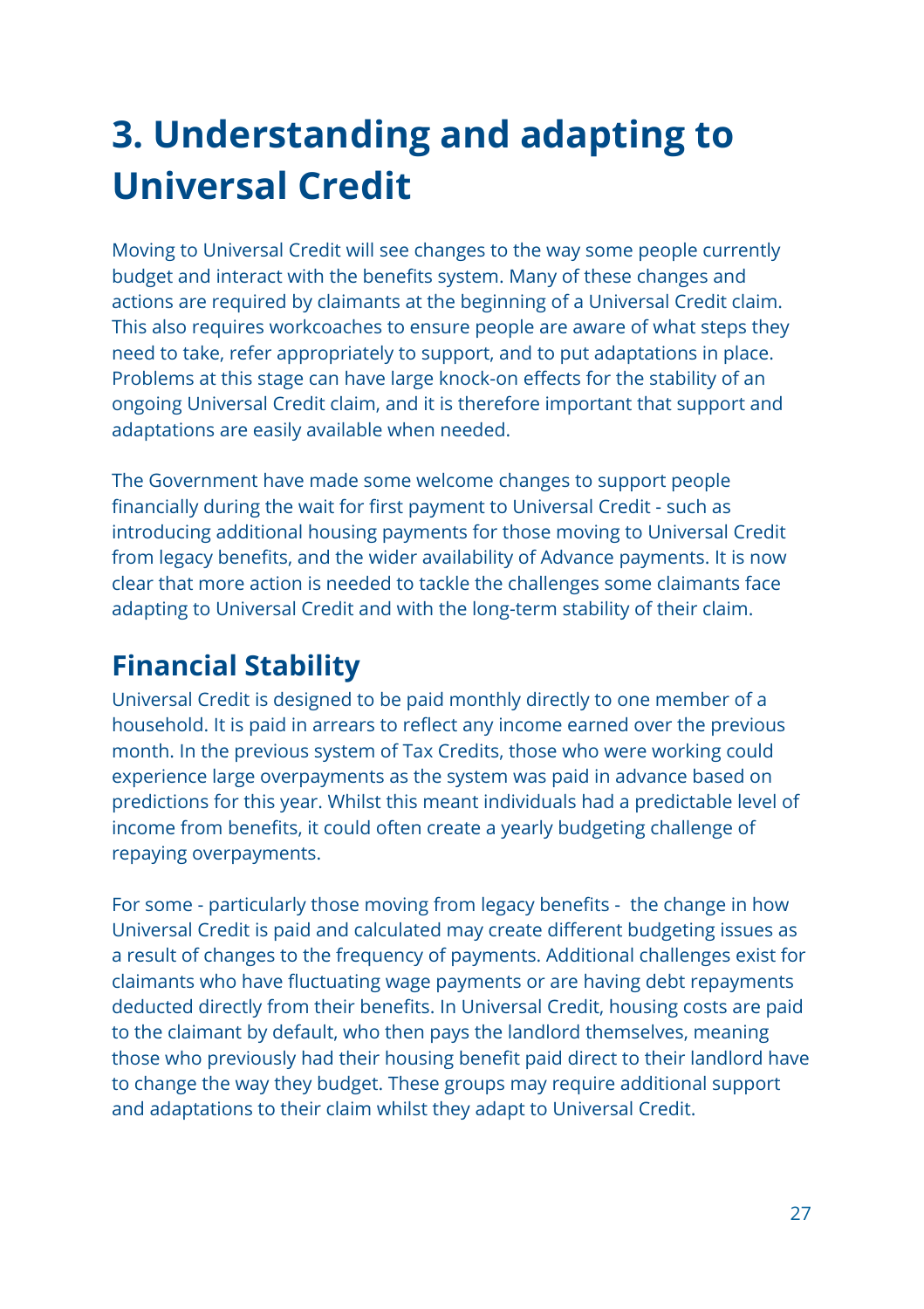These budgeting challenges have been recognised by DWP who have put additional support in place - through Universal Support Personal Budgeting support and Alternative Payment Arrangements. Local Authorities are given flexibility in how to deliver Personal Budgeting support, directly providing these services themselves or funding others to deliver them. Yet, only 1 in 5 (21%) of the clients we spoke to know about this budgeting support - with almost half (47%) saying they would have used this service if they had known it was available.<sup>45</sup>

The scope of this support can also be limited. Our survey of Universal Credit claimants we help found half (48%) would have used support with debts if they knew it was available. Our local Citizens Advice also tell us that debt advice is the largest area of unmet need in terms of funded support services for Universal Credit claimants, and that many of those receiving support with budgeting need help managing and getting debt under control to make budgeting support effective.<sup>46</sup> Debt advice is not currently available through Universal Support and although some debt advice exists outside of Universal Support, local Citizens Advice told us that often these services are already under pressure and struggle to meet the needs of existing clients. **The scope of Universal Support should therefore be extended to include funding for free impartial debt advice.**

"I have no idea what payment I will get until a few days before - it makes it very difficult to budget as I have 2 children. I've become a real mess because of UC - but am trying hard to sort it out and get on top of debt, but it is very stressful" *Georgia, Citizens Advice survey respondent*

For those who need adaptations to their claim in addition to support, DWP have made available Alternative Payment Arrangements (APAs). These allow for housing costs to be paid direct to a landlord, for Universal Credit payments to be paid twice monthly, or for payments to be split between members of a household. APAs have the potential to offer vital support for many claimants by allowing them to achieve greater financial stability on the new benefit whilst adapting to a new system. However, our evidence suggests that many people are not aware of the support available. Just 14% were aware of the option of having payments paid twice monthly, with almost two thirds (62%) saying they would have used this if they had known about the option (Figure 5).

<sup>45</sup> Citizens Advice, Universal Credit full service monitoring survey, Nov 2017 - May 2018, N=587

<sup>46</sup> Citizens Advice survey of local Citizens Advice Chief Officers, December 2017 - January 2018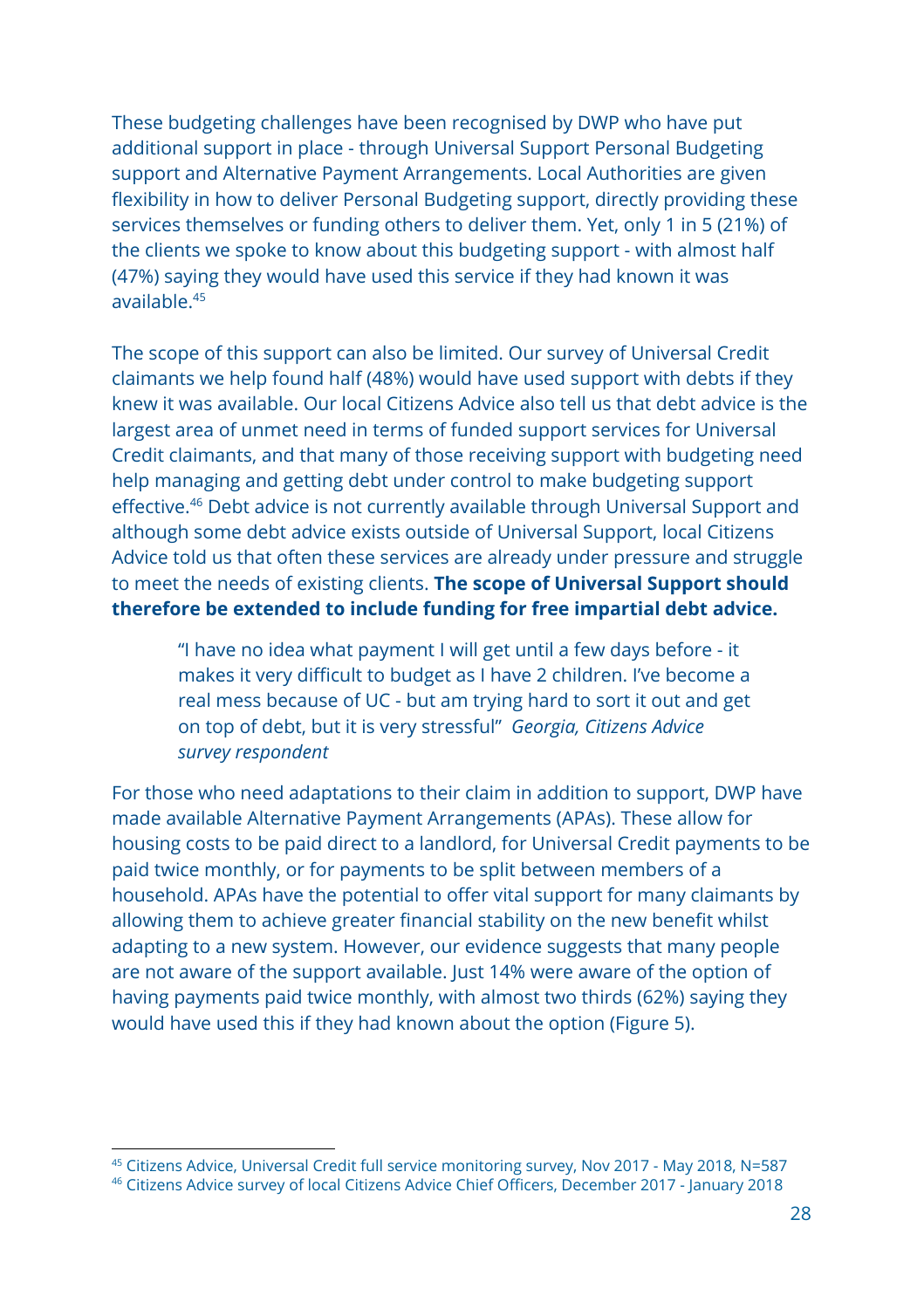

#### **Figure 5: Awareness and demand for Alternative Payment Arrangements**

Source: Citizens Advice, Universal Credit full service monitoring survey, Nov 2017 - May 2018, N=522

Over the last year, DWP have taken a proactive approach to raise awareness of the availability of Advance Payments and direct payments to landlords. As a result, we have seen awareness of both increasing. Advance Payments in particular are now routinely discussed by work coaches at the beginning of a claim. Our evidence suggests this has been effective, with two thirds of those we surveyed now knowing about their availability. **Lessons from this approach should be applied to other claim adjustments like Alternative Payment Arrangements, by proactively letting people know about their availability.** This will be particularly important when supporting people through the managed migration from legacy benefits due to start next year.

#### **Citizens Advice client case study - more frequent payments**

Alex found budgeting a monthly payment difficult, so she applied for an Alternative Payment Arrangement which would mean she was paid every fortnight. This took two months to process, but when the fortnightly payments did arrive Alex found it much easier to manage.

However, when Alex started working the Alternative Payment Arrangement was automatically removed and the payments became monthly again. Because she hadn't been expecting this, Alex hadn't budgeted for it - she had to wait two weeks longer for payment than she expected, and this put her in severe financial hardship.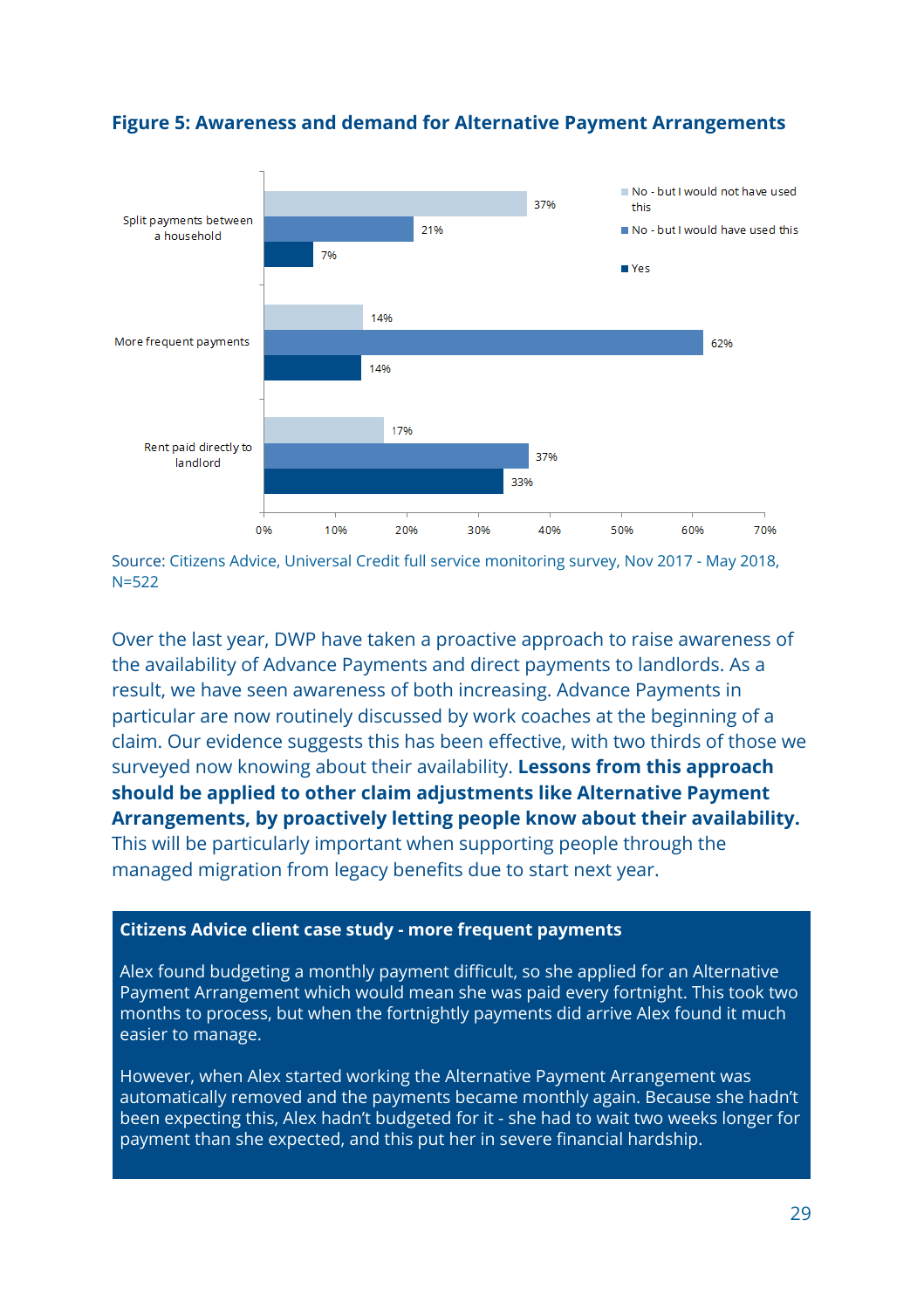Alex's utility company wasn't prepared to be lenient because she was already using emergency credit on on her pre-payment meters. This meant her electricity and gas was cut off and she couldn't wash. Alex told us this made her feel ashamed when she went to work, and because she had OCD being unable to wash also caused her severe distress.

### <span id="page-30-0"></span>**Work requirements and conditionality**

As part of their ongoing claim, most Universal Credit claimants will be subject to a set of conditions they are required to meet. These requirements - known as conditionality - will often be focused on activities to look for or prepare for work, or, for those on a low income, what could be done to increase their income from work. Currently, these initial conditions are agreed with a work coach in the first month of a claim and set out in a commitment. A failure to agree this commitment can result in late or non-payment of Universal Credit.

Our evidence suggests that there are challenges with people understanding their commitment, with 2 in 5 of the people we help telling us they don't understand how much work/work search is expected from them $47$  and almost half (45%) saying they do not know how to ask for changes in their commitment. <sup>48</sup> Commitments have been designed to be a live document which take into account people's circumstances, with adjustments and changes throughout a claim. Getting this right is vital to ensure people have the support they need to look for and increase their work and to avoid financial sanctions.

More than half of those who are coming to Universal Credit from legacy benefits during managed migration will be new to conditionality.<sup>49</sup> Many of this group will also be adapting to new payment systems and ways of managing their claim. **DWP should look at what actions are required during the assessment period for first payment, to avoid the unnecessary delay of closed claims and allow time for greater understanding of a claim.** This could include agreeing the more detailed conditionality later into the claim, particularly for people new to conditionality.

## <span id="page-30-1"></span>**Support**

At the beginning of a Universal Credit claim people are required to take a number of actions - from claiming the benefit itself, evidencing costs, and understanding how the benefit works, to agreeing and starting their work

<sup>47</sup> Citizens Advice, Universal Credit full service monitoring survey, Nov 2017 - May 2018, N=569 <sup>48</sup> Citizens Advice, Universal Credit full service monitoring survey, Nov 2017 - May 2018, N=588

<sup>&</sup>lt;sup>49</sup> SSAC, The Universal Credit (Transitional Provisions) (Managed Migration) [Amendment](https://assets.publishing.service.gov.uk/government/uploads/system/uploads/attachment_data/file/718580/uc-transitional-regs-2018-explanatory-memorandum.pdf) Regulations 2018: explanatory [memorandum,](https://assets.publishing.service.gov.uk/government/uploads/system/uploads/attachment_data/file/718580/uc-transitional-regs-2018-explanatory-memorandum.pdf) June 2018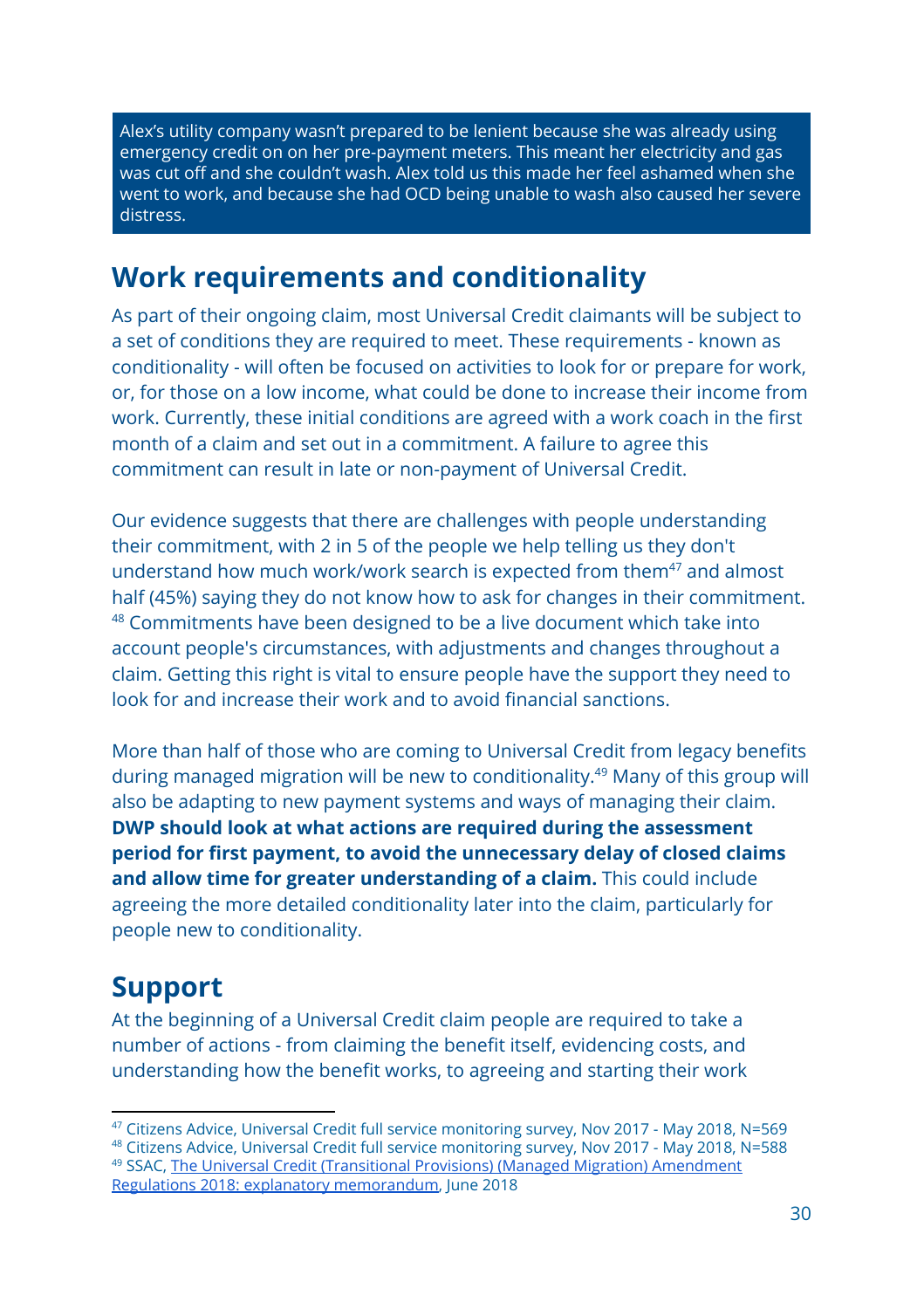requirements where appropriate. Successfully completing these actions can be crucial to ensuring a person's long term stability on Universal Credit, both to receive payment on time and to develop the skills needed to manage their claim and budget effectively.

Work coaches, service centre staff and Universal Support all play a key role in this. By the end of Universal Credit rollout, work coach caseloads are expected to increase significantly - from 85 claimants per work coach to 373 in 2024. This is more than 4 times higher than their current caseload. For service centre staff, caseloads will increase from 154 claimants per case manager to 919. Evidence from DWP research last year suggests that staff are already struggling to support claimants as they lack the time and ability to identify support needs.<sup>50</sup> To ensure **support needs are met and workcoach capacity is sustainable, adequate support will need to be available outside of Jobcentres through Universal Support.** It will also be important to monitor the staffing levels in Jobcentres and service centres to ensure they are able to meet demand.

One of the main challenges with existing Universal Support is that it is trying to achieve two key things. Universal Support was originally focused on supporting people with developing skills, particularly digital and budgeting skills. Both these skills are integral for adapting to Universal Credit and for the ongoing management of their claim - as well as being skills which will support employment. However, at this stage of rollout it is now clear that a significant group of claimants need more help making a Universal Credit claim and getting on the benefit. DWP evidence suggests that more than 2 in 5 (43%) need more help setting up their claim.<sup>51</sup> Support provision in some areas has increasingly focused on this, for example helping people set up their online claim or to open bank accounts - either through additional short term funding or at the expense of longer term skills support.

The requirements for these two types of support - skills and initial claim support - are very different. Support with skills can take place through weekly sessions, whereas help to make a claim needs to happen quickly and with greater coverage to avoid delays to claims and entitlement. The needs of claimants who struggle to make a claim often go beyond the scope of existing online and budgeting support - for example completing evidence requirements or understanding their commitments. To ensure appropriate support is available, **DWP now need a clear and distinct offer on making and completing a claim, as well as on the more transformative and empowering skills support.**

<sup>50</sup> National Audit Office, Rolling out [Universal](https://www.nao.org.uk/report/rolling-out-universal-credit/) Credit, June 2018

<sup>51</sup> DWP, Fulls service [claimant](https://assets.publishing.service.gov.uk/government/uploads/system/uploads/attachment_data/file/714842/universal-credit-full-service-claimant-survey.pdf) survey, June 2018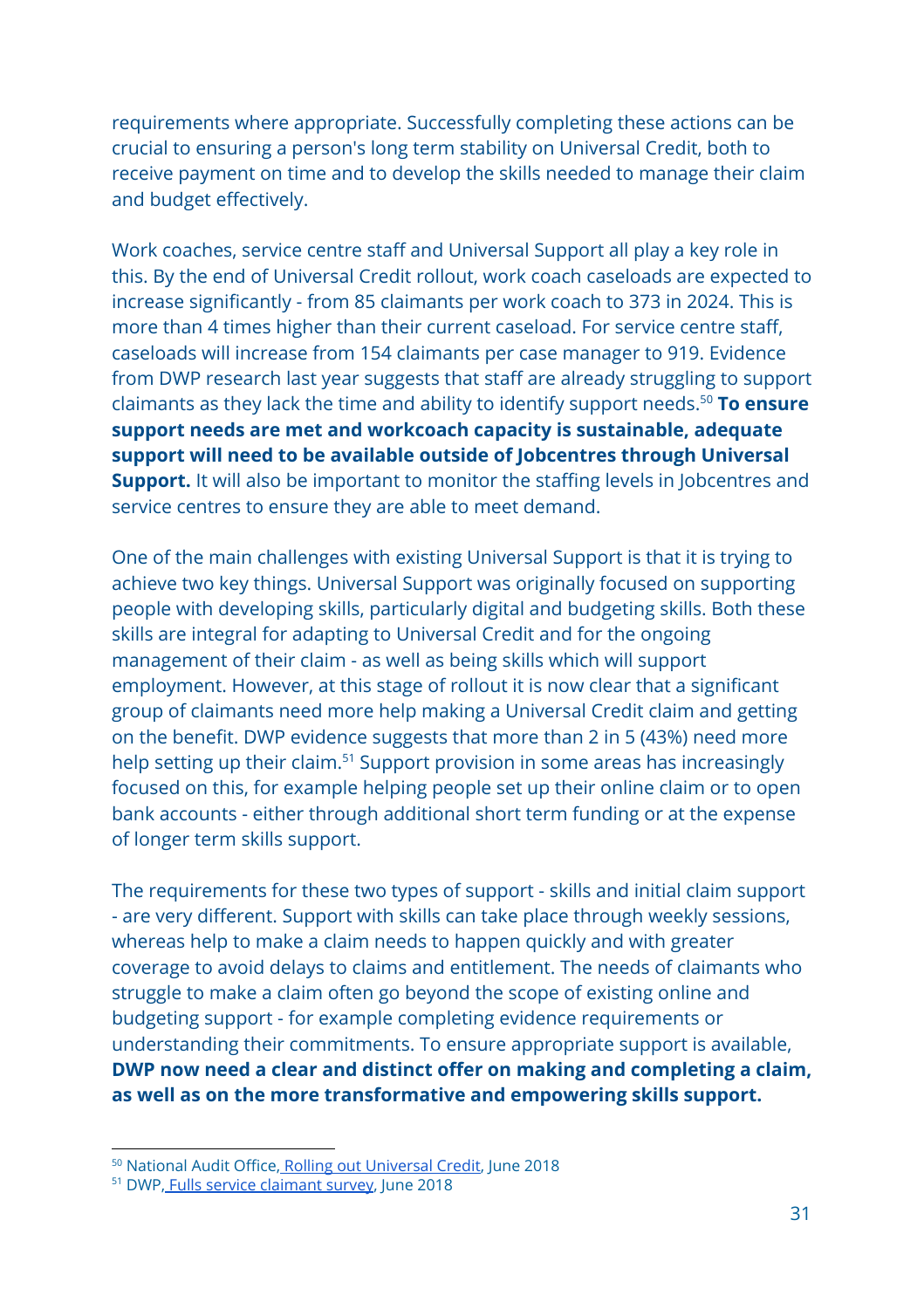Currently only Jobcentres, local authorities and support providers are able to refer into Universal Support. While this may be suitable for support focused on developing skills when gaps are identified by a work coach, help to claim needs to happen before you have a claim, when you may not yet have a work coach or have been to the Jobcentre. We spoke to local Citizens Advice about how these referral systems were working, and found 30% feel systems are not effective at ensuring claimants are referred to the right services.<sup>52</sup> One way to improve referral processes would be to **introduce a no wrong door policy which means whenever a person reports challenges with Universal Credit they are able to be referred to the support they need.**

### <span id="page-32-0"></span>**Recommendations**

- 1. **Ensure adequate support is available to everyone who needs it** and that it gives people the help they need to adapt to a new system and work coach capacity is sustainable. This should include:
	- having clear and distinct offers to help people make a claim and to empower people with the skills they need to manage Universal Credit
	- strengthening referral routes by introducing a no wrong door policy
	- extending Universal Support to include funding for for free impartial debt advice
	- proactively telling all claimants about Alternative Payment Arrangements and support
- 2. **Make the process of claiming Universal Credit less complicated** so that when people's claims are set up they are sustainable. This should include:
	- reviewing what actions are required to get a first Universal Credit payment and which actions could be delayed to later in the claim

<sup>52</sup> Citizens Advice survey of local Citizens Advice Chief Officers, December 2017 - January 2018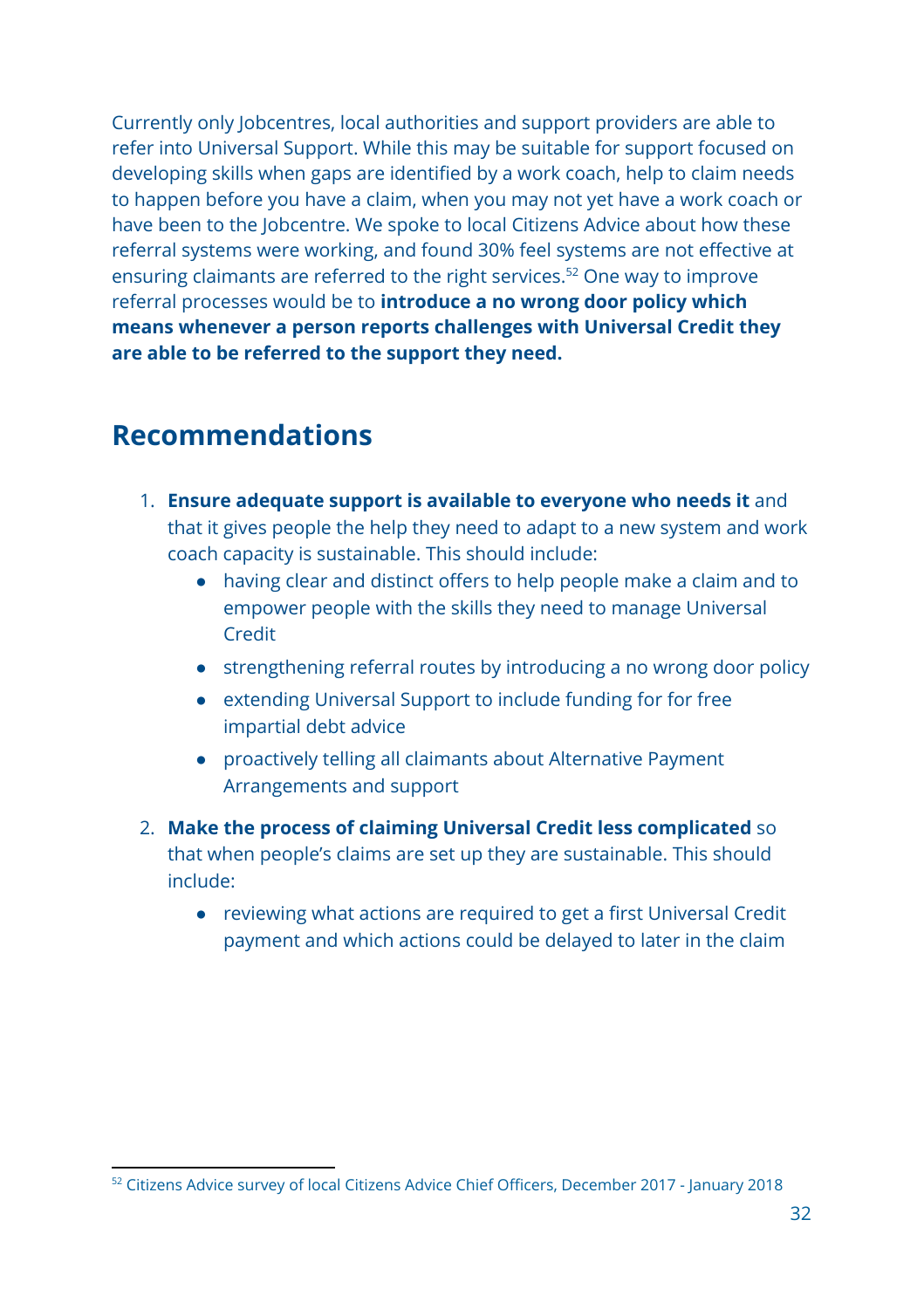## <span id="page-33-0"></span>**Conclusion**

Universal Credit offers people vital income to pay their essential living costs. A difficult start to the new benefit and a long wait for payment risks undermining its key aims and putting people's finances at risk. Welcome changes have been made to reduce the designed wait for first payment. However, our research shows that delivery challenges remain for a significant number of people, and adequate support is not available - including for the 17% who are not receiving their full payment ontime.

These delays add to the time people are waiting for the income the government has calculated they need to make ends meet. Our evidence shows for the people we help, those not receiving their payment on time are 23% more likely to get into debt and fall behind on essential bills. In addition, problem debt can have a detrimental impact on people's behaviours and ability to make life decisions, and could therefore risk the aim of Universal Credit to support people into and through work.

The rollout approach and test and learn development of Universal Credit means welcome changes to the design of the benefit have been made. Features to improve the delivery of Universal Credit and support people with their claim are currently in development and being implemented. But, with the acceleration of Universal Credit rollout, and without these or the provision of adequate support in place, too many people are struggling with their start to Universal Credit.

**The government needs to urgently add further features to the system and ensure adequate support is in place** so that people are paid on time and their finances are not put at risk. It is vital this happens before steps are taken to migrate existing benefit claimants and ahead of further roll out, when hundreds of thousands more people will be affected. Specifically, the government should use the break in rollout during August to:

#### **1. Ensure adequate support is available to everyone who needs it by:**

- publishing a minimum standard of Universal Support with sufficient availability and coverage
- having clear and distinct offers to help people make a claim and to empower people with the skills they need to manage Universal **Credit**
- extending the scope of Universal Support to include help to make a claim beyond the digital claim, an evidence check service, and funding for free impartial debt advice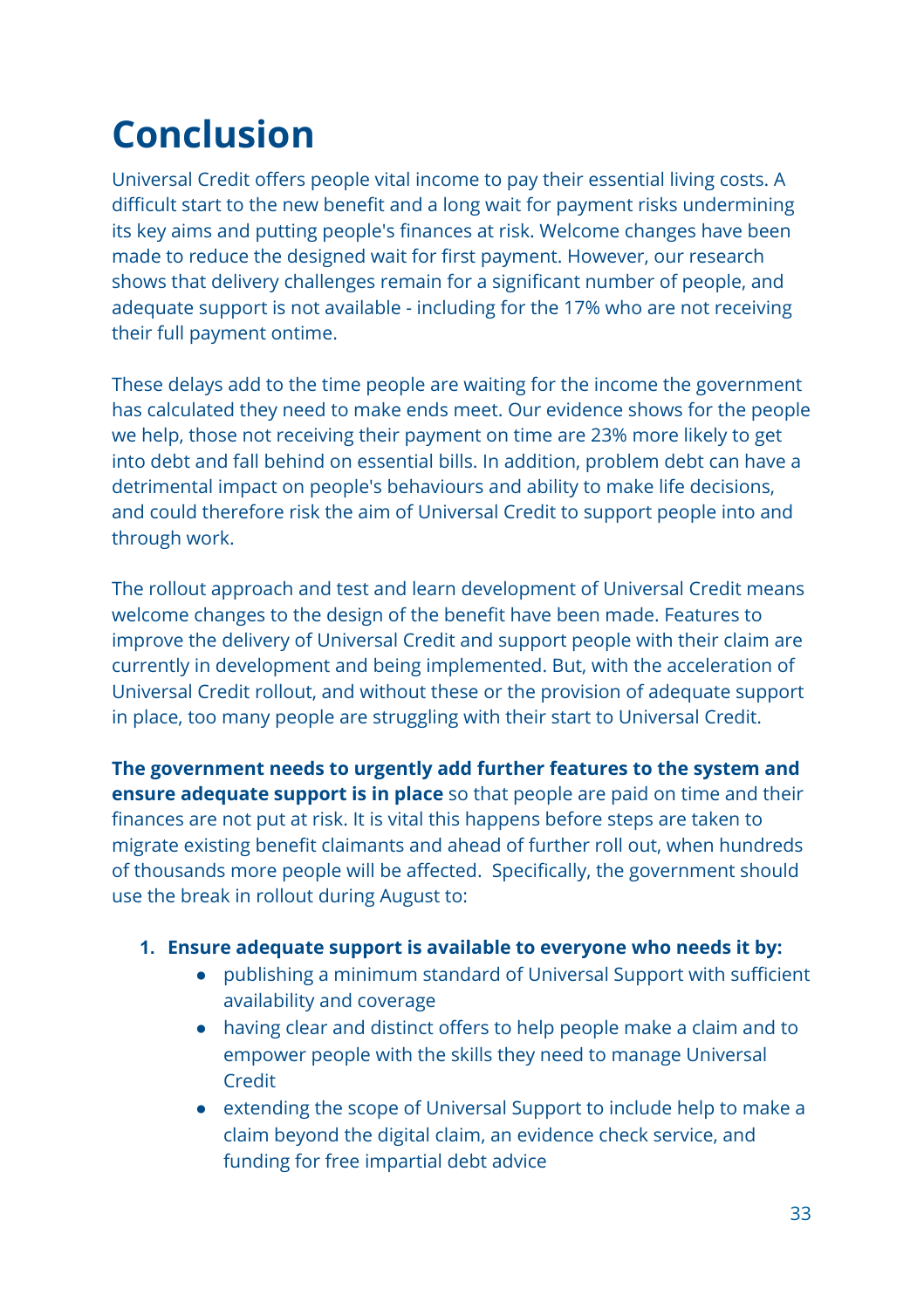- strengthening referral routes by introducing a no wrong door policy
- proactively telling all Universal Credit claimants about Alternative Payment Arrangements and support available.
- **2. Speed up and complete features which make it easier to provide evidence as part of a claim including:**
	- completing development of and fully rolling out the Landlord Portal
	- extending the concept of the landlord portal by introducing a centralised system to help claimants evidence their costs, including for childcare and housing costs in the Private Rented Sector
	- ensuring it is possible to provide evidence online easily for people at the beginning of their claim, including the extension of 'digital fit notes' to Universal Credit
	- publishing an evaluation of 'prove your identity' and, if the evidence suggests it is successful, making sure this is new feature is available

#### **3. Make claiming Universal Credit less complicated by:**

.

- introducing an automatic interim payment for those who are not paid on time
- reviewing what actions are required to get a first Universal Credit payment
- starting the Universal Credit wait for first payment at the point someone begins the claim process
- reviewing the timescales for closing claims and communicate these clearly with claimants by introducing further reminders, across channels, to let people know when they have not completed a requirement of their claim.
- completing development and implementation of announced fixes, such as the online system to book Jobcentre appointments